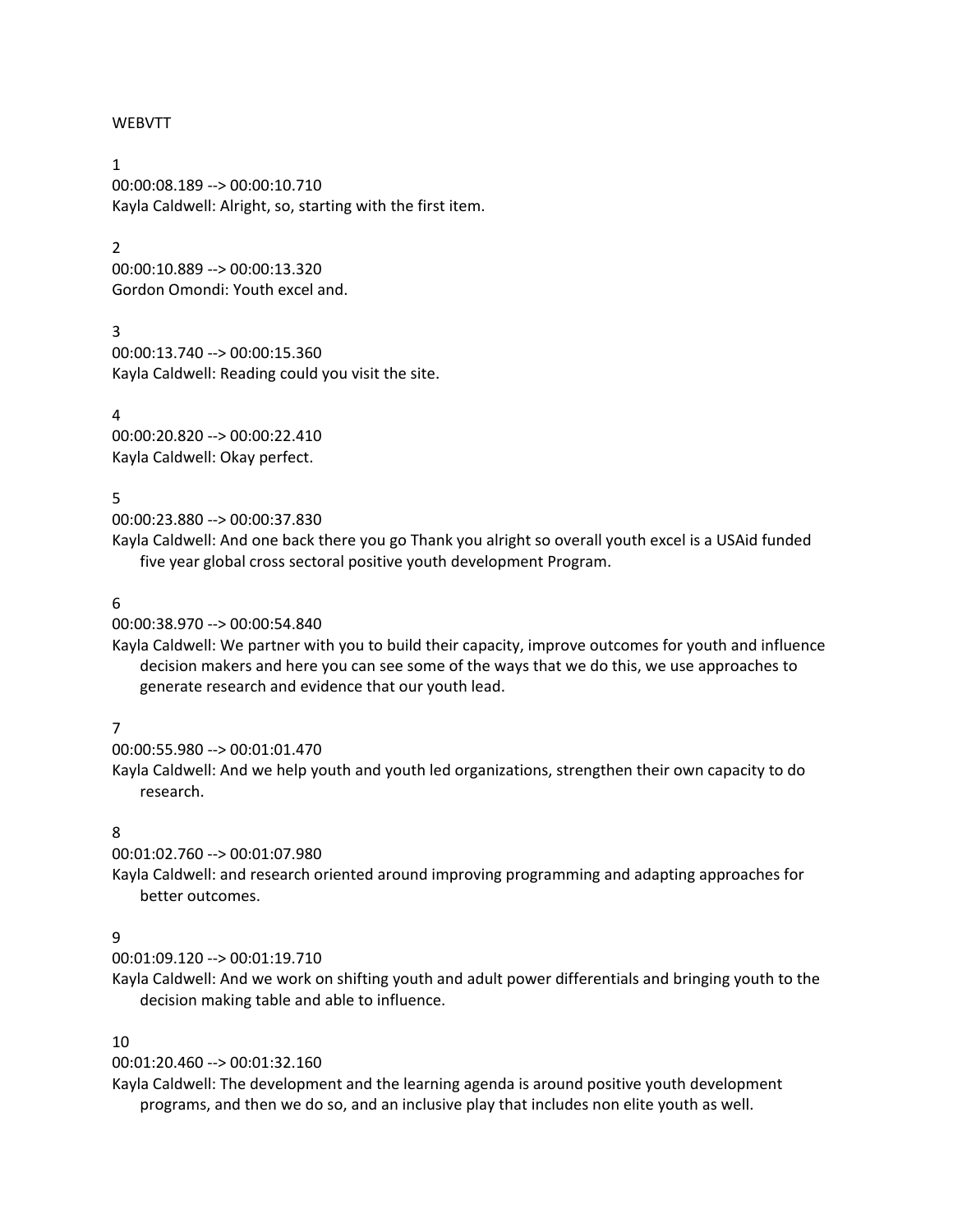00:01:33.180 --> 00:01:46.860

Kayla Caldwell: And then finally we're really focused on channeling resources to youth organizations, so all of our work is done through local youth led partners around the world and.

### 12

### 00:01:47.910 --> 00:01:51.090

Kayla Caldwell: So that's really exciting press next slide please.

## 13

00:01:56.850 --> 00:02:07.860

Kayla Caldwell: So um what we're doing in Tanzania and there is an existing program called the young amanda boys mentoring toolkit.

# 14

00:02:08.580 --> 00:02:22.920

Kayla Caldwell: Its purpose is for gender norms transformation among adolescent boys and young men, and this was originally developed and piloted in Uganda, a few years back, and so you think cell has been commissioned.

# 15

00:02:24.240 --> 00:02:26.220 Kayla Caldwell: To do.

# 16

00:02:27.540 --> 00:02:39.480

Kayla Caldwell: The Monte boys mentoring program or a bm and then back and once I regions of Tanzania, and so what we'll be doing is working with the local partner to.

# 17

00:02:40.170 --> 00:02:49.860

Kayla Caldwell: contextualize the programs and tiger and could you go back so we'll work with the local partner to contextualize ebm for Tanzania.

# 18

00:02:50.550 --> 00:03:02.400

Kayla Caldwell: Then the local partner will implement the toolkit and then use excel and the partner will learn about it and identify ways to strengthen it and improve.

# 19

00:03:03.360 --> 00:03:13.590

Kayla Caldwell: The toolkit and its outcomes so quickly some learning questions that were interested in, since this is a learning project about the toolkit are, how to contextualize it.

20 00:03:13.950 --> 00:03:29.670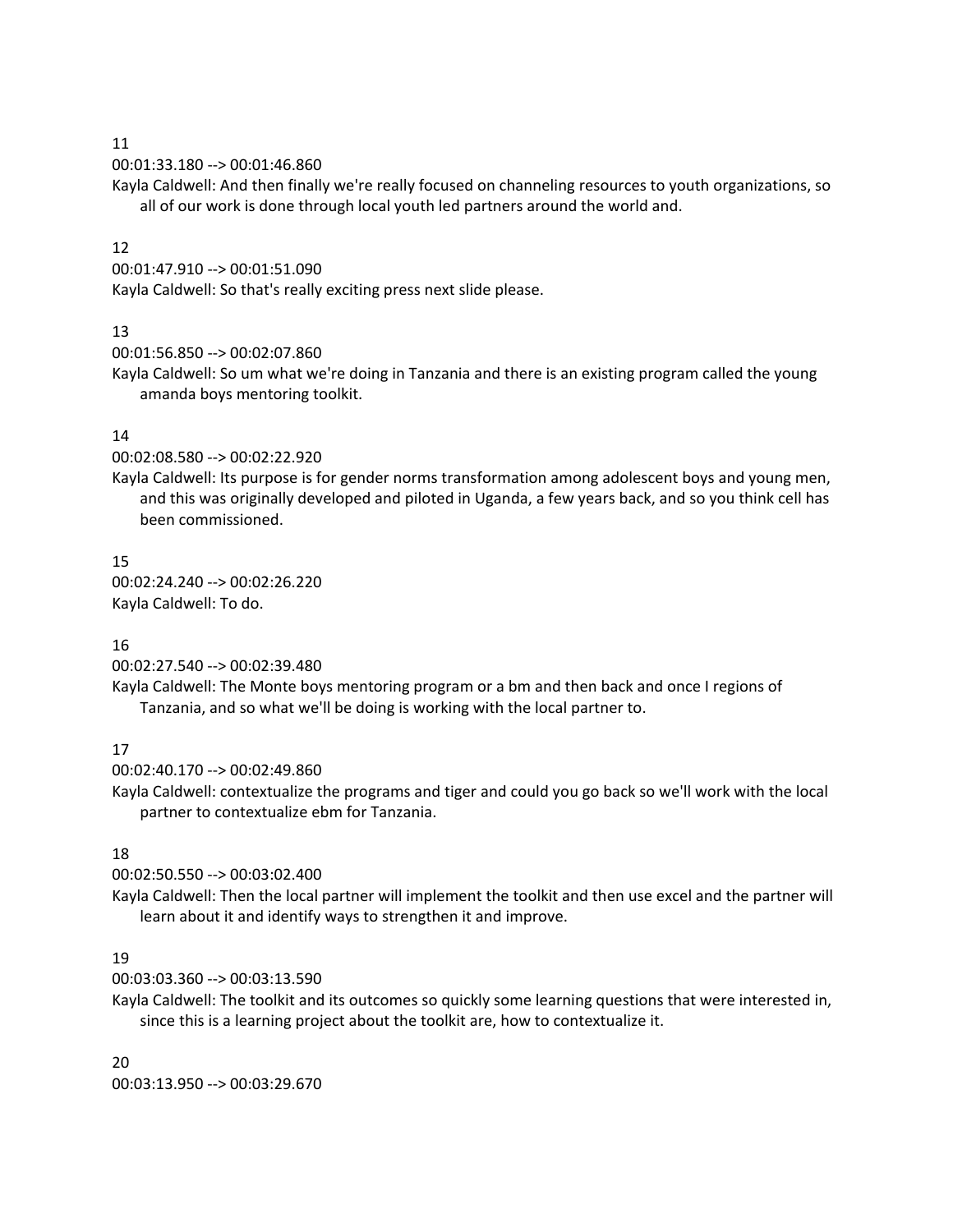Kayla Caldwell: How to adapt it for different developmental stages, so the different age groups so it'll be both adolescent boys and young men and then what adaptations, we can make based off of the type of context so there'll be an approach, where we look.

## 21

### 00:03:31.410 --> 00:03:41.250

Kayla Caldwell: for different types of communities within the region and compare and then we'll also look at the role of exposure to gender norms programming.

# 22

### 00:03:41.670 --> 00:03:59.220

Kayla Caldwell: And how that influences the success of ebm so looking across communities that have not been exposed to gender norms programming before, so this may be their first introduction to it versus communities where maybe they have had a prior Program.

## 23

00:04:00.630 --> 00:04:02.880 Kayla Caldwell: and other approaches to promote gender norms.

# 24

00:04:04.800 --> 00:04:05.850 Kayla Caldwell: Next slide please.

# 25

00:04:08.010 --> 00:04:17.070

Kayla Caldwell: So we'll learn about these approaches through what's called research to change and that's youth excels brand for implementation research.

# 26

00:04:17.670 --> 00:04:31.140

Kayla Caldwell: And so, in a nutshell research to change explores how and why programs work under real world conditions so not just our model and our theory of change, but when we're actually implementing things and.

# 27

00:04:31.890 --> 00:04:37.380

Kayla Caldwell: You know how how successful our programs in their context, and how can we make them better.

# 28

00:04:39.120 --> 00:05:00.300

Kayla Caldwell: Research to change is participatory so it's led by Youth on your team and youth participants it's iterative so we do it in multiple rounds, as we go it's not a conventional you know baseline and then end line we do it all throughout the program and that's inclusive.

### 29

00:05:03.030 --> 00:05:21.510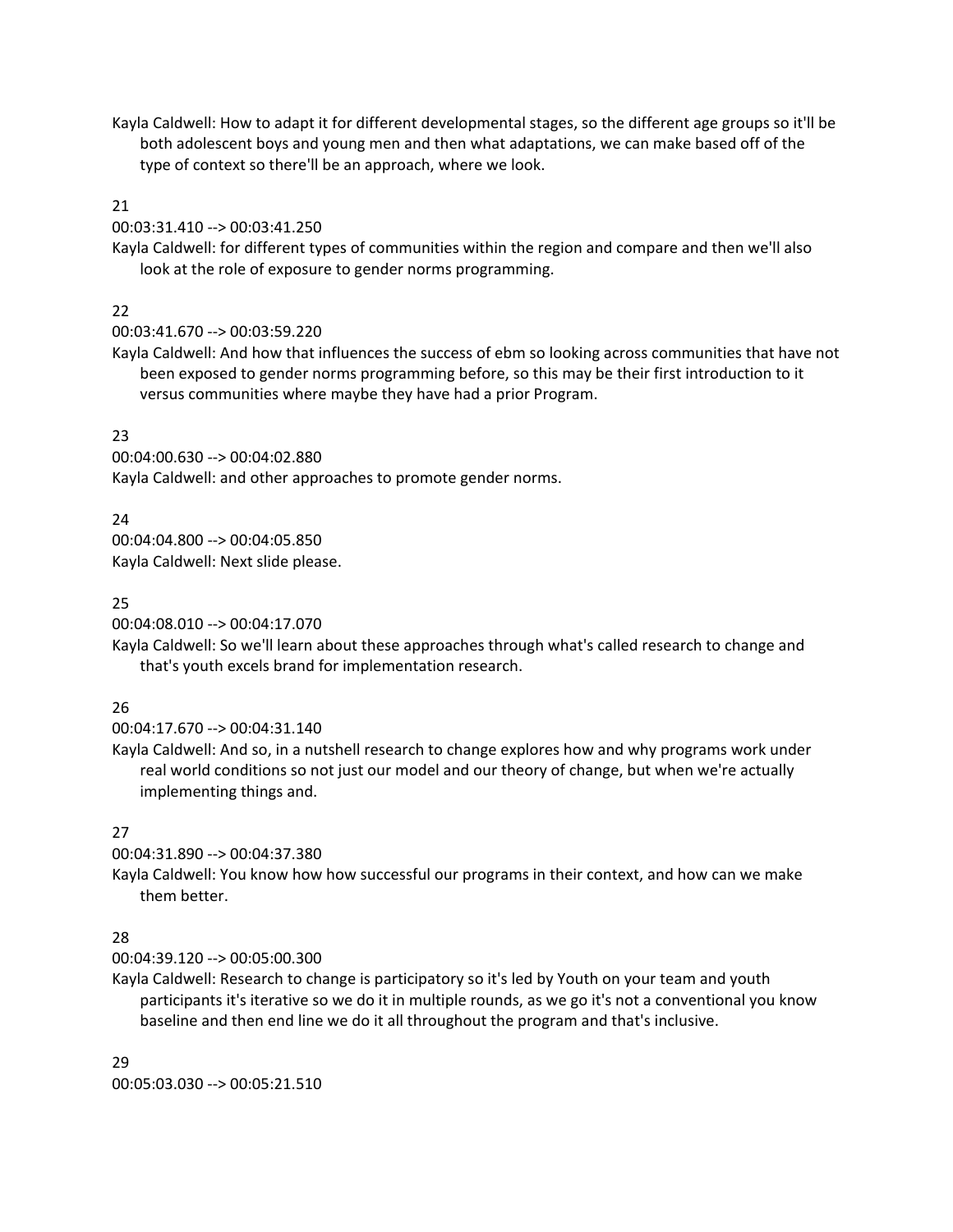Kayla Caldwell: So overall it helps you to gather data on your program activities using your research plan and then take what you learn from that data and turn it into what you do and so finding ways to adapt your approaches and make decisions for your program in real time.

### 30

00:05:22.800 --> 00:05:29.940

Kayla Caldwell: And so you can see sort of the cycle of how research to change works in the continuous learning process.

# 31

00:05:31.260 --> 00:05:32.130 Kayla Caldwell: Next slide please.

## 32

00:05:35.070 --> 00:05:48.630

Kayla Caldwell: So one thing we wanted to highlight that's very important is research ethics, so in this case will be working with young men and boys, including those from marginalized groups.

## 33

00:05:49.980 --> 00:05:52.830

Kayla Caldwell: And so, protection is really essential to this program.

## 34

00:05:53.910 --> 00:06:03.510

Kayla Caldwell: In general, we want to minimize risks to participants around their physical psychosocial digital and other forms of well being and safety.

### 35

00:06:04.230 --> 00:06:21.210

Kayla Caldwell: And, but as a research project as well, we really want to focus on understanding what are the potential harms of the research work will be doing and how to minimize them and maximize the benefits for participants that are coming out of this research.

# 36

00:06:22.350 --> 00:06:34.140

Kayla Caldwell: So one key focus will be how to ensure privacy and confidentiality and then how to make sure we're compensating the people involved in research appropriately.

# 37

00:06:34.770 --> 00:06:45.720

Kayla Caldwell: and making sure that we get informed consent as well, and so that's something so you think sal brings a whole host of knowledge around research to change approaches.

### 38

00:06:46.050 --> 00:06:56.730

Kayla Caldwell: and tools research ethics and data protection and will be work looking to collaborate with the local partner in order to ensure those things.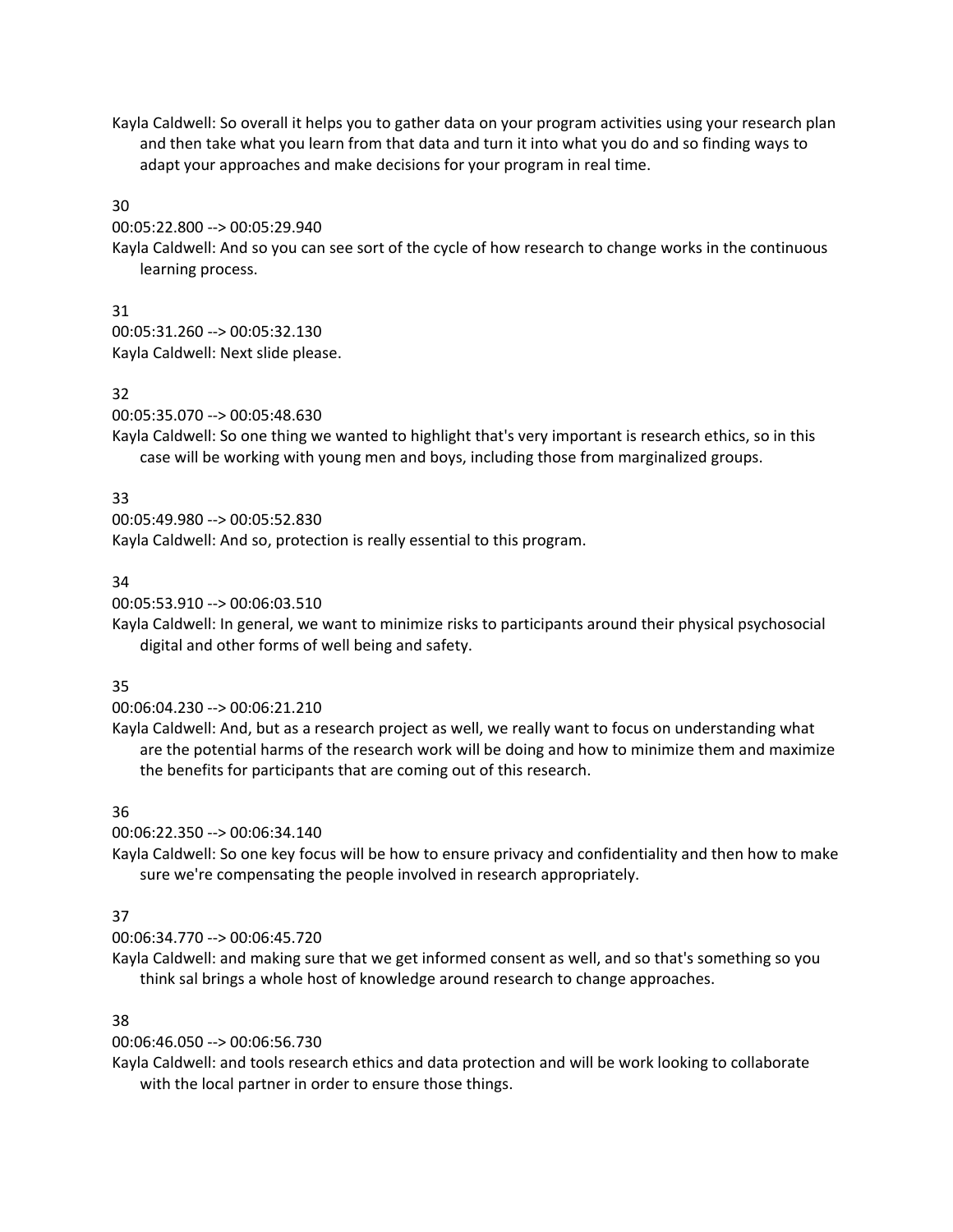00:06:58.590 --> 00:07:11.580

Kayla Caldwell: Alright, so let me pause there and we'll transition into more about the role of the local partner for this activity, but does anyone have questions now about the activity itself.

### 40

00:07:17.820 --> 00:07:27.030

Kayla Caldwell: Thank you, I see a few people have introduced themselves in the chat and so it's really great to have you here Veronica so no rashid's.

## 41

00:07:28.170 --> 00:07:36.810

Kayla Caldwell: Welcome to you and welcome to everyone else who's joined us, and please continue introducing yourself in the chat and adding your questions there.

## 42

00:07:38.280 --> 00:07:40.080 Kayla Caldwell: And so, in the interest of time.

# 43

00:07:40.800 --> 00:07:41.220 Kayla Caldwell: I see.

44 00:07:41.610 --> 00:07:42.000 Brian Batayeh (He/Him), IREX: Okay well.

# 45

00:07:43.350 --> 00:07:45.240 Brian Batayeh (He/Him), IREX: i'm from sunup.

# 46

00:07:46.470 --> 00:07:48.000 Kayla Caldwell: Thank you, please go ahead, so no.

# 47

00:07:49.650 --> 00:07:54.360 Revocatus Sono: Thank you i'd like to quickly actions, one is based on.

# 48

00:07:57.360 --> 00:08:05.010

Revocatus Sono: The name of the program itself, how do you pronounce the festival of the program itself and the word the meaning of which.

49 00:08:06.030 --> 00:08:06.420 Revocatus Sono: and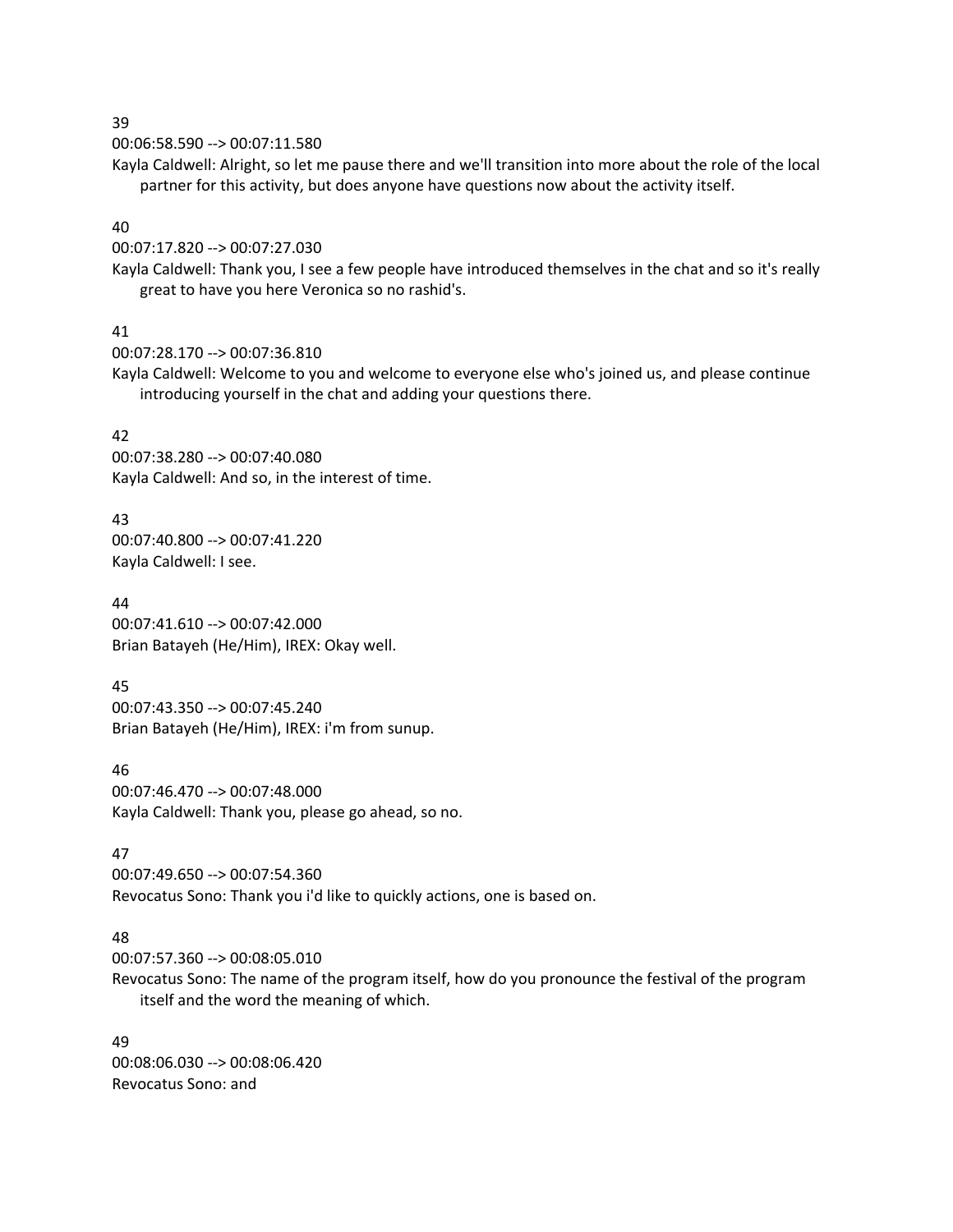#### 00:08:08.820 --> 00:08:26.190

Revocatus Sono: The other one is concerning with the research uptick do you guys know that already the size of the sample like how many people going to be involved in the interviews or in collecting the data i'm interested to know those.

#### 51

00:08:27.810 --> 00:08:30.030 Revocatus Sono: Things over to you.

### 52

00:08:32.190 --> 00:08:33.240 Kayla Caldwell: Thank you so now.

## 53

00:08:34.470 --> 00:08:46.140

Kayla Caldwell: So the program is called the a Monday boys mentoring program and your question about the meaning of the Monday is a good one it's a bit of a pop quiz for me because.

### 54

00:08:46.530 --> 00:08:57.570

Kayla Caldwell: He thinks of them actually developed this curriculum we've just been us to test it so we'll be learning about the curriculum just the same way that you will be, and I think it may be.

### 55

00:08:58.920 --> 00:09:03.390 Kayla Caldwell: Either a district name, where it was piloted or it may be.

### 56

00:09:05.910 --> 00:09:11.070

Kayla Caldwell: It may have another meeting in a local language and you vonda i'm not entirely sure, but.

# 57

00:09:12.450 --> 00:09:18.300

Kayla Caldwell: If anyone knows and is familiar with it please share, and we can take a look at that as well.

# 58

00:09:18.870 --> 00:09:31.080

Brian Batayeh (He/Him), IREX: I actually I place the link in the chat the existing curriculum amanda boys was actually developed to compliment to other curriculum that were happening in Uganda.

# 59

00:09:31.590 --> 00:09:40.920

Brian Batayeh (He/Him), IREX: So there was an adult program called the monsey, so this is young Lindsay and there was also a parallel program for adolescent girls called on the outcome.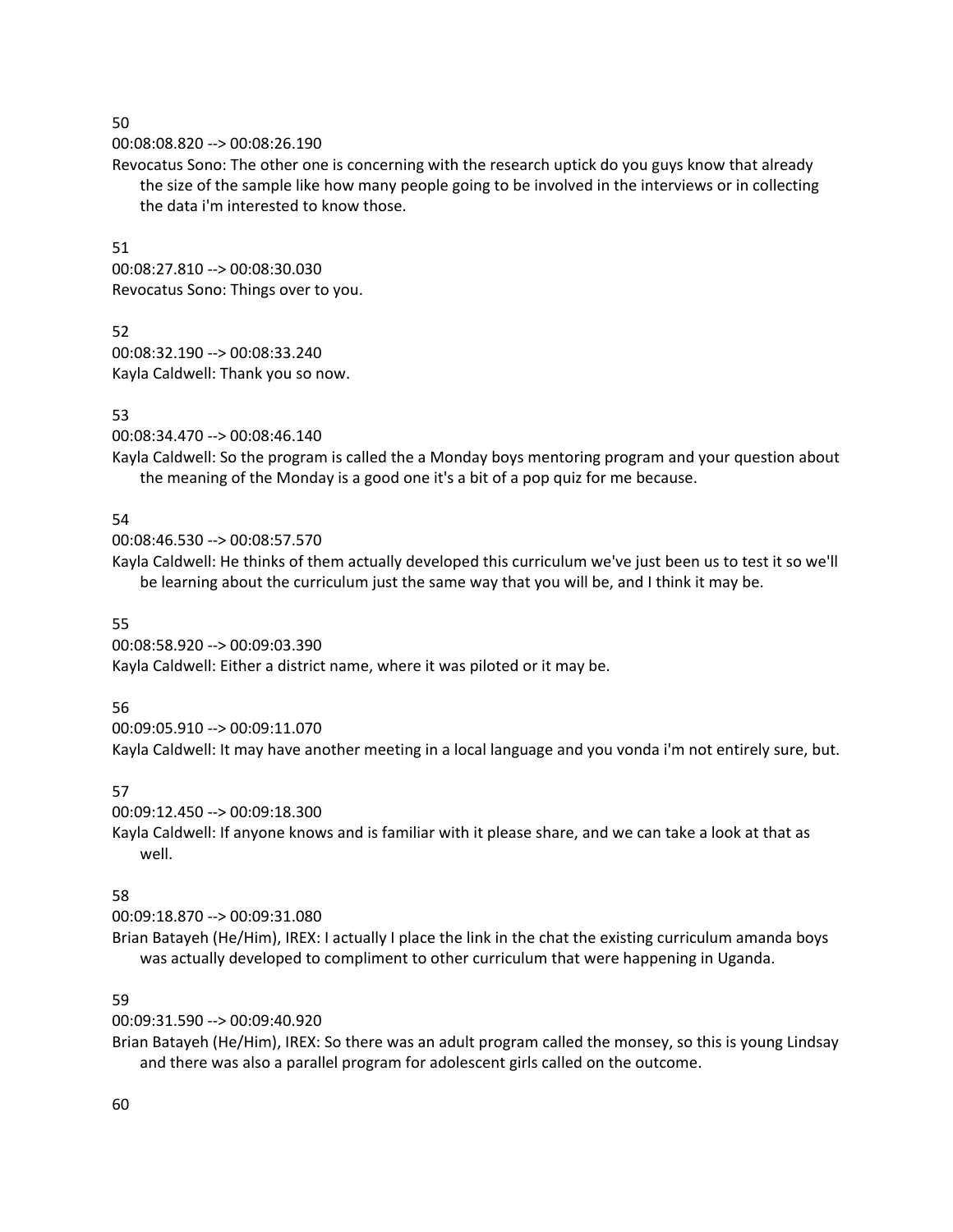#### 00:09:42.600 --> 00:09:56.820

Brian Batayeh (He/Him), IREX: So this this curriculum was developed in the UK, in the context it's never been implemented in full it's only been piled piloted in small of courses, so I hope that helps to give some context, I also wanted to.

### 61

00:09:57.840 --> 00:10:03.780

Brian Batayeh (He/Him), IREX: Thank you for sharing that I also wanted to expand and address the question on the research.

# 62

```
00:10:05.460 --> 00:10:15.570
```
Brian Batayeh (He/Him), IREX: So we're planning to engage approximately 180 adolescent boys and young men across 12 different communities.

# 63

00:10:16.530 --> 00:10:24.120

Brian Batayeh (He/Him), IREX: And those communities will be distributed across two different regions that Monza and envy regions of Tanzania.

## 64

00:10:25.050 --> 00:10:38.850

Brian Batayeh (He/Him), IREX: And we're going to have a pretty good diversity of the communities in terms of there's going to be some rural communities included there's going to be some peri urban communities included and some urban communities included in the research.

# 65

00:10:39.240 --> 00:10:46.740

Brian Batayeh (He/Him), IREX: And the curriculum development, but I also want to take a moment to say let's not try to think of the research and the implementation of separate.

# 66

00:10:47.160 --> 00:11:00.810

Brian Batayeh (He/Him), IREX: They are really wanting the same so as we're implementing the curriculum we're going to be thinking of ways to collect data that will help us to make informed decisions that will strengthen the implementation of the program as it's happening.

### 67

00:11:02.250 --> 00:11:04.260 Brian Batayeh (He/Him), IREX: I hope that helps to answer your question so.

### 68

00:11:13.470 --> 00:11:13.890 Kayla Caldwell: Thank you.

### 69

00:11:14.370 --> 00:11:17.880 Revocatus Sono: Does your phone on the question carolyn.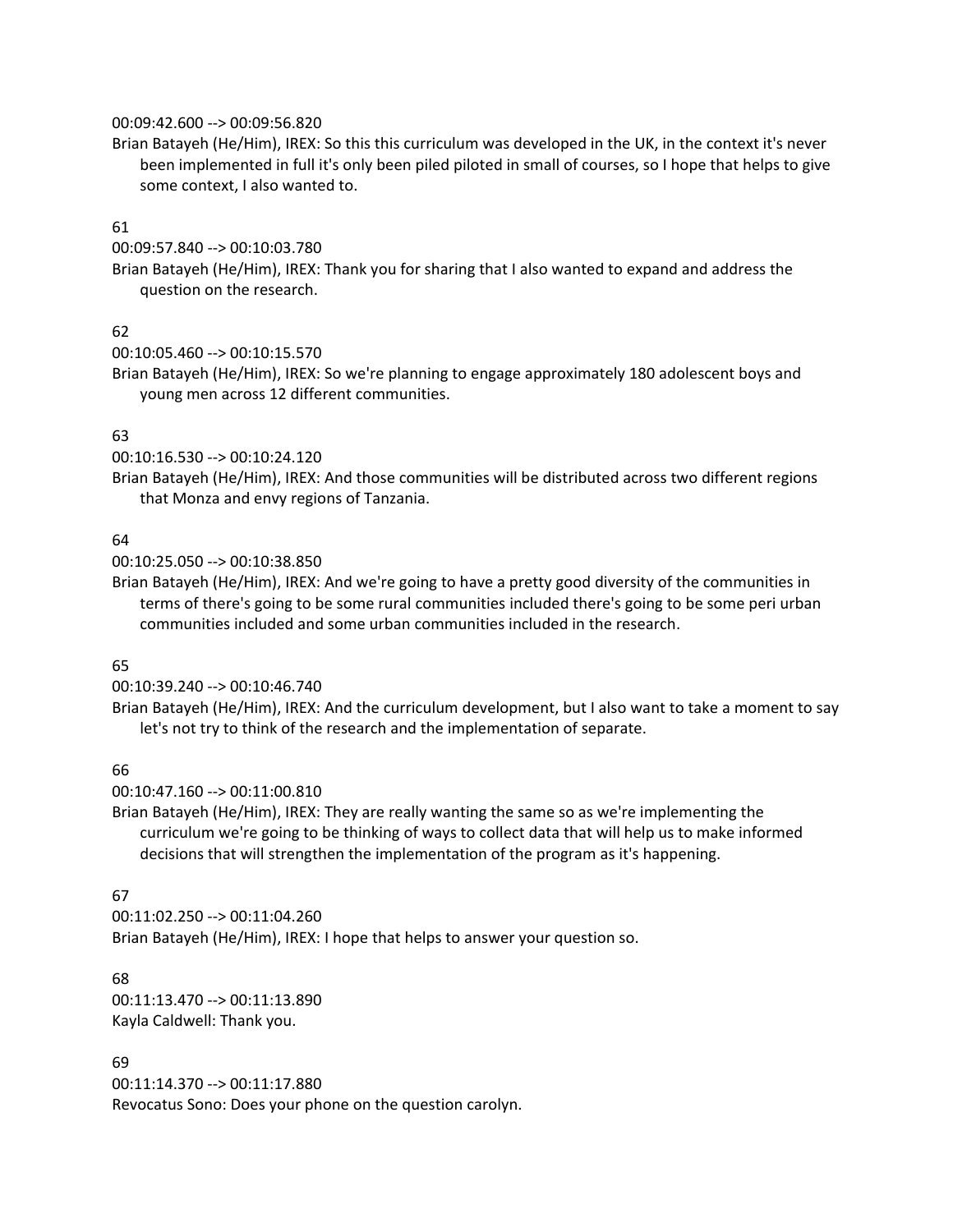70 00:11:19.290 --> 00:11:20.430 Kayla Caldwell: yeah Please go ahead.

#### 71

00:11:22.140 --> 00:11:29.310

Revocatus Sono: You stayed up the curricula was developed in Uganda hasn't yet been evaluated.

# 72

00:11:33.030 --> 00:11:51.210

Brian Batayeh (He/Him), IREX: That that's a great question so again it hasn't been implemented in fall and it's just been piloted just tiny, tiny parts of it have been piloted it's never been implemented from beginning to end, so this is going to be a unique opportunity for us to to learn about this and.

# 73

00:11:51.900 --> 00:11:56.670 Brian Batayeh (He/Him), IREX: and gather some meaningful data to to learn about the impact of this.

# 74

00:11:58.290 --> 00:12:00.120 Brian Batayeh (He/Him), IREX: So exciting things to come.

## 75

00:12:06.000 --> 00:12:06.330 Revocatus Sono: Good.

76 00:12:06.360 --> 00:12:07.830 Revocatus Sono: Can I ask you a question.

# 77 00:12:09.270 --> 00:12:09.990

Brian Batayeh (He/Him), IREX: Of course.

# 78

00:12:10.590 --> 00:12:16.740 Revocatus Sono: That they caligula available in local language oh it's all available in English, at the moment.

# 79

00:12:18.690 --> 00:12:22.830

Brian Batayeh (He/Him), IREX: that's a really great great question um I am not.

# 80

00:12:24.600 --> 00:12:28.770 Brian Batayeh (He/Him), IREX: Aware of any local language contents but.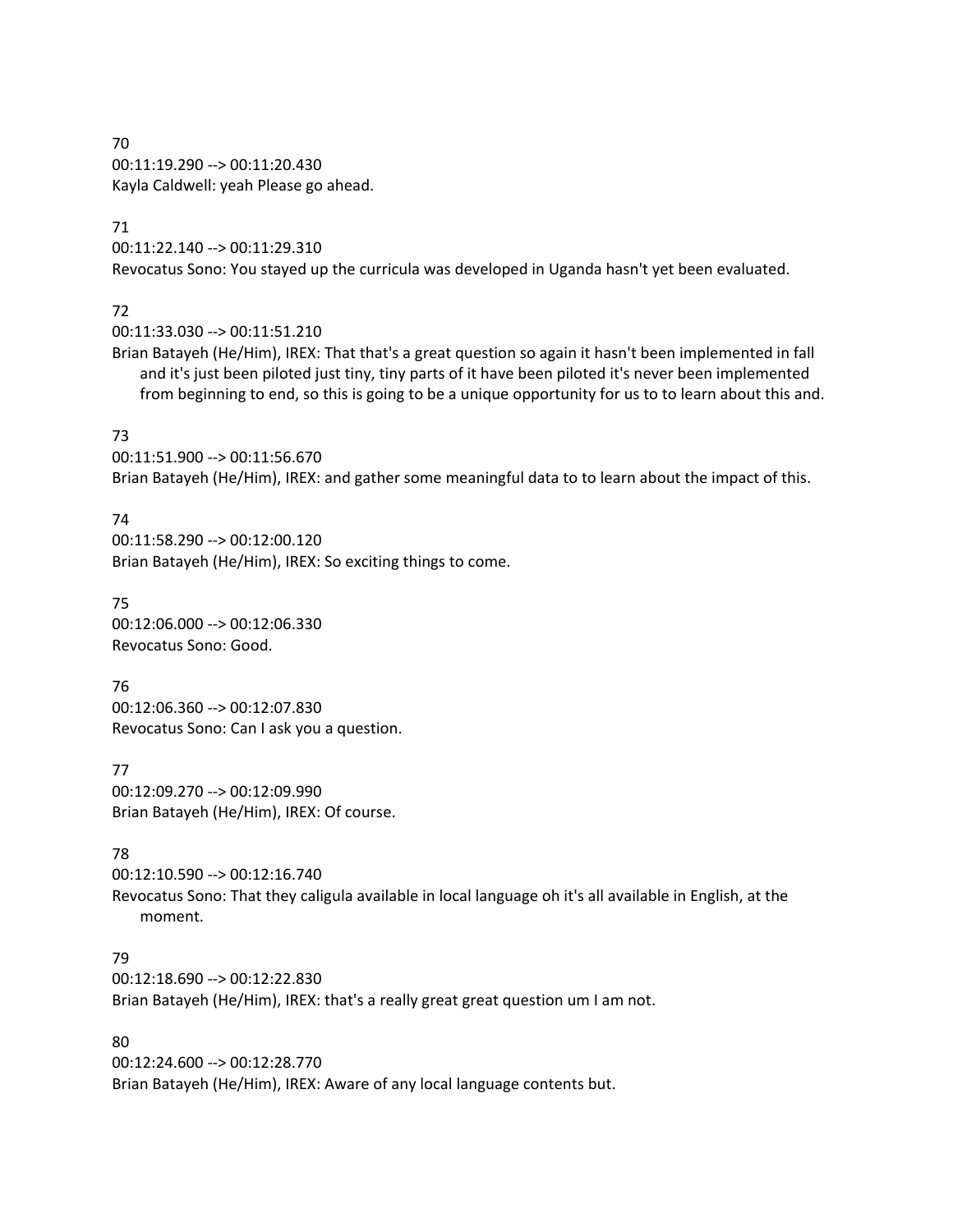81 00:12:29.190 --> 00:12:31.380 Revocatus Sono: We can look into that Thank you.

82 00:12:35.640 --> 00:12:36.150 Kayla Caldwell: Please.

83 00:12:36.480 --> 00:12:37.980 Revocatus Sono: do this for me Hello.

84 00:12:40.710 --> 00:12:42.180 Kayla Caldwell: Thank you sign up for those three.

#### 85

```
00:12:42.210 --> 00:12:56.310
```
Kayla Caldwell: Questions and thanks everyone in the chat of innocence comment about having lots of the Mondays and development week so it's a great name and so please keep the questions coming in the chat.

### 86

00:12:57.900 --> 00:13:02.250

Kayla Caldwell: And i'll share more about the implementing partner role and next slide please.

### 87

00:13:06.630 --> 00:13:11.760 Kayla Caldwell: So here's an overview of what this partners scope will be.

### 88

00:13:13.020 --> 00:13:26.790

Kayla Caldwell: At the High Level so to get the premium started the partner will co lead a gender and protection assessment of the local context where a month or where the excel will work and then via in one sense.

### 89

00:13:27.720 --> 00:13:41.910

Kayla Caldwell: So you think cell has tools for this, but will work with the partner to adopt the tools i'm really good at deep understanding of the context the norms the power differentials.

### 90

00:13:43.260 --> 00:14:06.390

Kayla Caldwell: The laws and policies and other factors that would affect implementation, and this will have like an intersection will focus on social inclusion and and the strategies coming up from this assessment will be implemented throughout the project to protect participants from risks.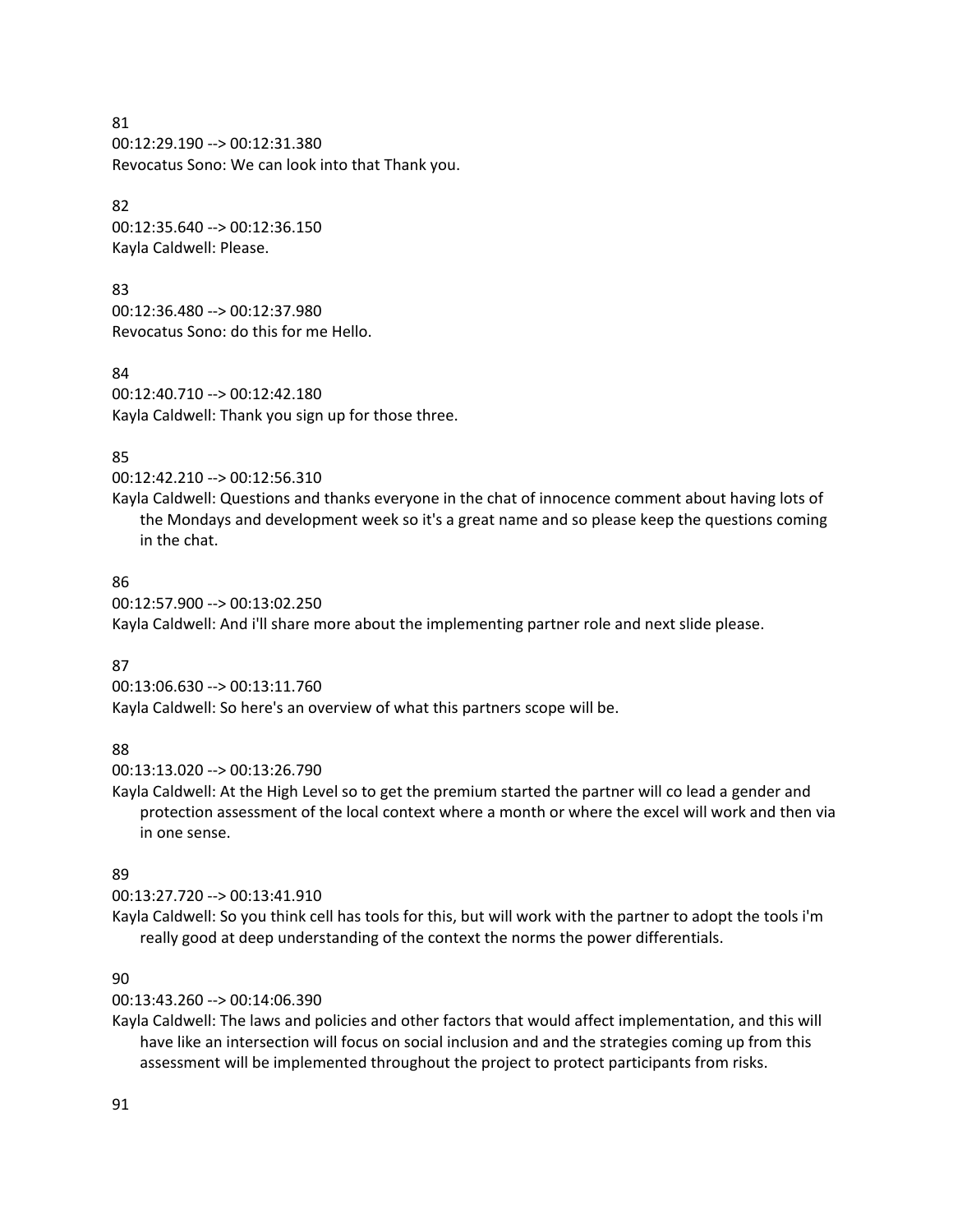#### 00:14:08.370 --> 00:14:17.070

Kayla Caldwell: The partner, will support the development of the research protocol and learning agenda so as I mentioned, this is a very collaborative activity.

### 92

00:14:17.640 --> 00:14:32.430

Kayla Caldwell: and youth excel has an implementation research advisor in Tanzania, that will be working very closely with this partner and leading some of the pieces around research design and learning and documentation.

# 93

00:14:33.990 --> 00:14:48.720

Kayla Caldwell: So the youth excels implementation research advisor will be accountable for the research protocol and learning agenda that working very closely with the partner to develop it and also focusing on.

## 94

00:14:49.860 --> 00:14:56.790

Kayla Caldwell: You know, using your knowledge of research approaches and helping to strengthen that as well with youth excels research churches.

## 95

00:14:57.960 --> 00:15:17.310

Kayla Caldwell: So that'll be a collaborative effort, and then the local partner, will be responsible for engaging stakeholders, both at the local and the national level, so these would be the relevant like local government officials and structures to get permission to do a Monday boys, as well as.

### 96

00:15:18.540 --> 00:15:28.620

Kayla Caldwell: You know, helping to coordinate with different research bodies for approvals and then also to work with community leaders to get Community buy in for this activity.

# 97

00:15:29.250 --> 00:15:39.690

Kayla Caldwell: Oh, and the partner will also recruit mentors So those are young men and the ages 20 to 30 who are graduates of the gender norms program or.

### 98

00:15:40.740 --> 00:15:55.110

Kayla Caldwell: Trained facilitators from the local communities where the program will work and then participants So these are adolescent boys and young men ages 15 to 24 and who will get this program.

### 99

00:15:56.430 --> 00:16:02.940

Kayla Caldwell: And so the partner, will be in charge of recruiting and retaining them throughout.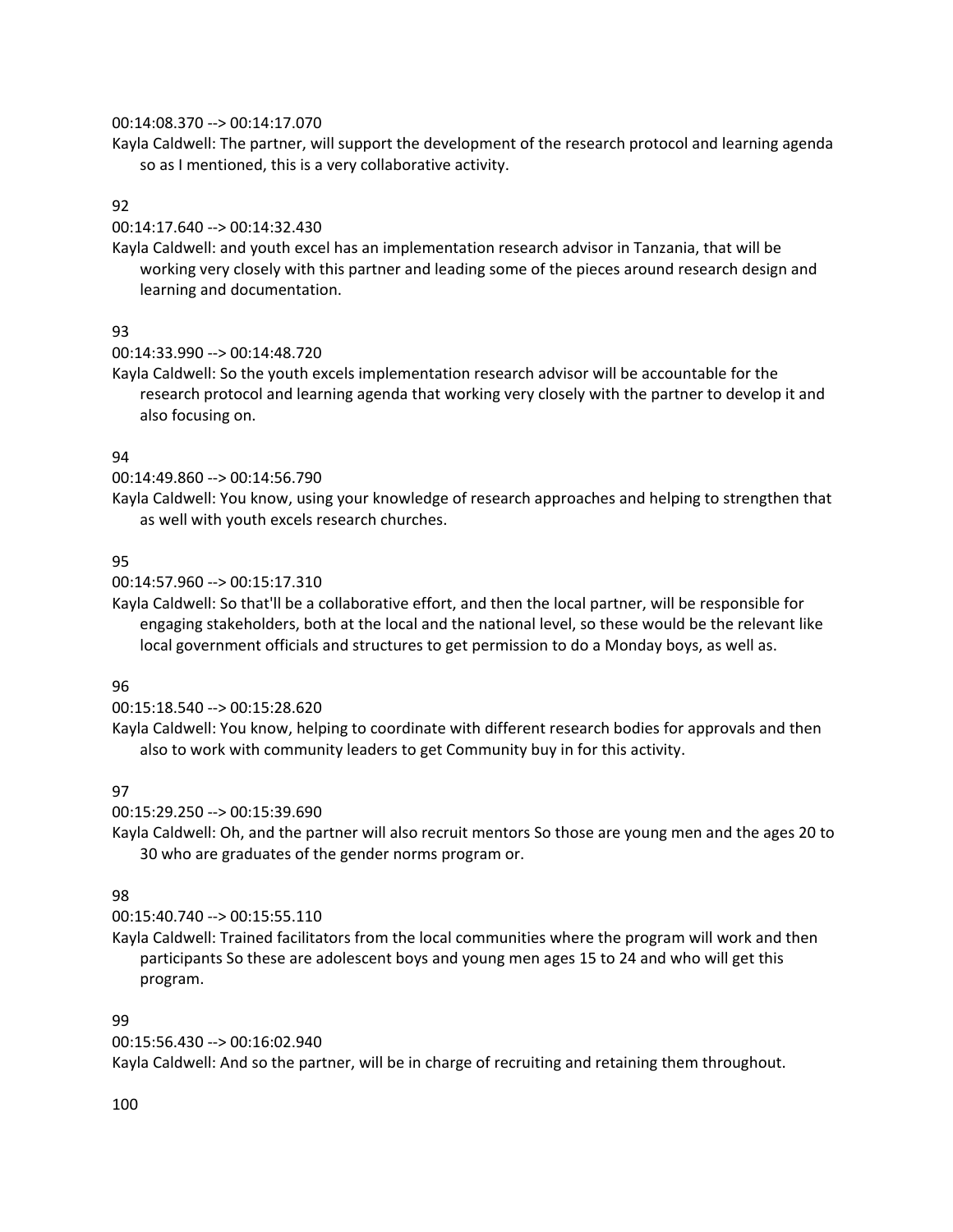#### 00:16:04.770 --> 00:16:15.960

Kayla Caldwell: And then the partner will again leave the implementation of the monsey activities so they'll manage the mentors and the sessions, with the participants throughout.

### 101

00:16:17.250 --> 00:16:34.050

Kayla Caldwell: And, and then the partner will work to collect data on the program activities and organize workshops to support their research to change plan and learning so those will be pretty frequent like monthly learning workshops.

## 102

00:16:35.490 --> 00:16:46.410

Kayla Caldwell: With the goal of adapting approaches and then giving refresher trainings to the mentors and working with them to update their approaches to delivering a one Z.

# 103

00:16:47.580 --> 00:16:56.070

Kayla Caldwell: And then the partner will also support youth excels implementation research advisor with creating knowledge products.

## 104

00:16:56.700 --> 00:17:05.010

Kayla Caldwell: So knowledge products are ways to share learning and give actionable resources recommendations to their target audience.

### 105

00:17:05.760 --> 00:17:15.300

Kayla Caldwell: So these can take a lot of forums and, in particular for this project my look looking to create like a journal article.

### 106

00:17:16.140 --> 00:17:27.960

Kayla Caldwell: And, quite a few knowledge products coming out of that because I will be the primary focus, and so the partner, will contribute to that will also work on.

### 107

00:17:28.920 --> 00:17:38.670

Kayla Caldwell: Knowledge products that are good for dissemination like a blog post and things like that that are in a more sort of interactive and engaging format.

### 108

00:17:39.780 --> 00:17:56.880

Kayla Caldwell: and work to disseminate those so the dissemination will be targeted both to academic spheres, through this journal article, but then also you know, to the local and national level of Tanzania to influence positive gender norms there.

109 00:17:58.020 --> 00:18:12.030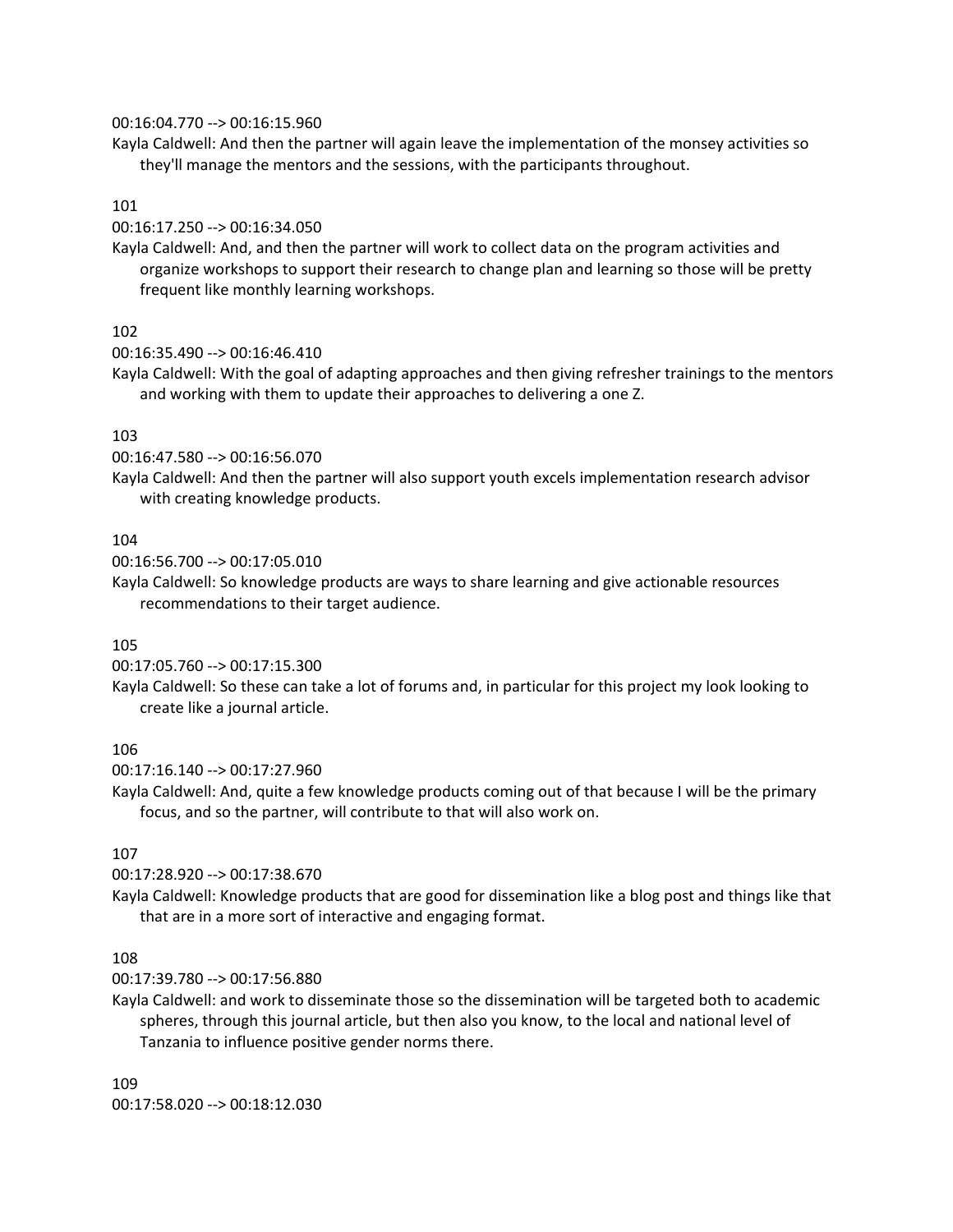Kayla Caldwell: And then, finally, the partner will also have opportunities to strengthen their capacity in all the areas above inclusion research to change knowledge mobilization and other areas, such as management.

### 110

00:18:13.680 --> 00:18:26.430

Kayla Caldwell: So the partner will get youth excel support and work in self identified priority areas and to build their capacities and improve their performance on this project.

## 111

00:18:28.230 --> 00:18:49.650

Kayla Caldwell: So for the scope of work, some of the key capacities and experiences needed our experience with implementing gender and mentorship programs, and especially if the partner has mentorship padres that they've worked with before and may be able to engage for this program as mentors.

### 112

00:18:50.880 --> 00:18:58.020

Kayla Caldwell: And then the understanding of familiarity from working in Bay area and wanda is really critical.

### 113

00:18:59.160 --> 00:19:01.710 Kayla Caldwell: This approach will be all about contextualization.

### 114

00:19:04.320 --> 00:19:15.210

Kayla Caldwell: And then, a commitment to inclusion and protection and so addressing reset are posed to diversity participants and.

### 115

00:19:16.710 --> 00:19:23.760

Kayla Caldwell: Also, addressing like research ethics and data protection, as well, so, not just in the activity, but also in the research.

#### 116

00:19:25.800 --> 00:19:28.980 Kayla Caldwell: And then some experience with data and research methods.

#### 117

00:19:30.060 --> 00:19:48.030

Kayla Caldwell: will be helpful and the ability to support youth excel in the implementation research at Pfizer to carry out research to change so that'll be an area with capacity, strengthening and cooperation and but we envision the partner contributing a lot here.

118 00:19:49.710 --> 00:19:57.300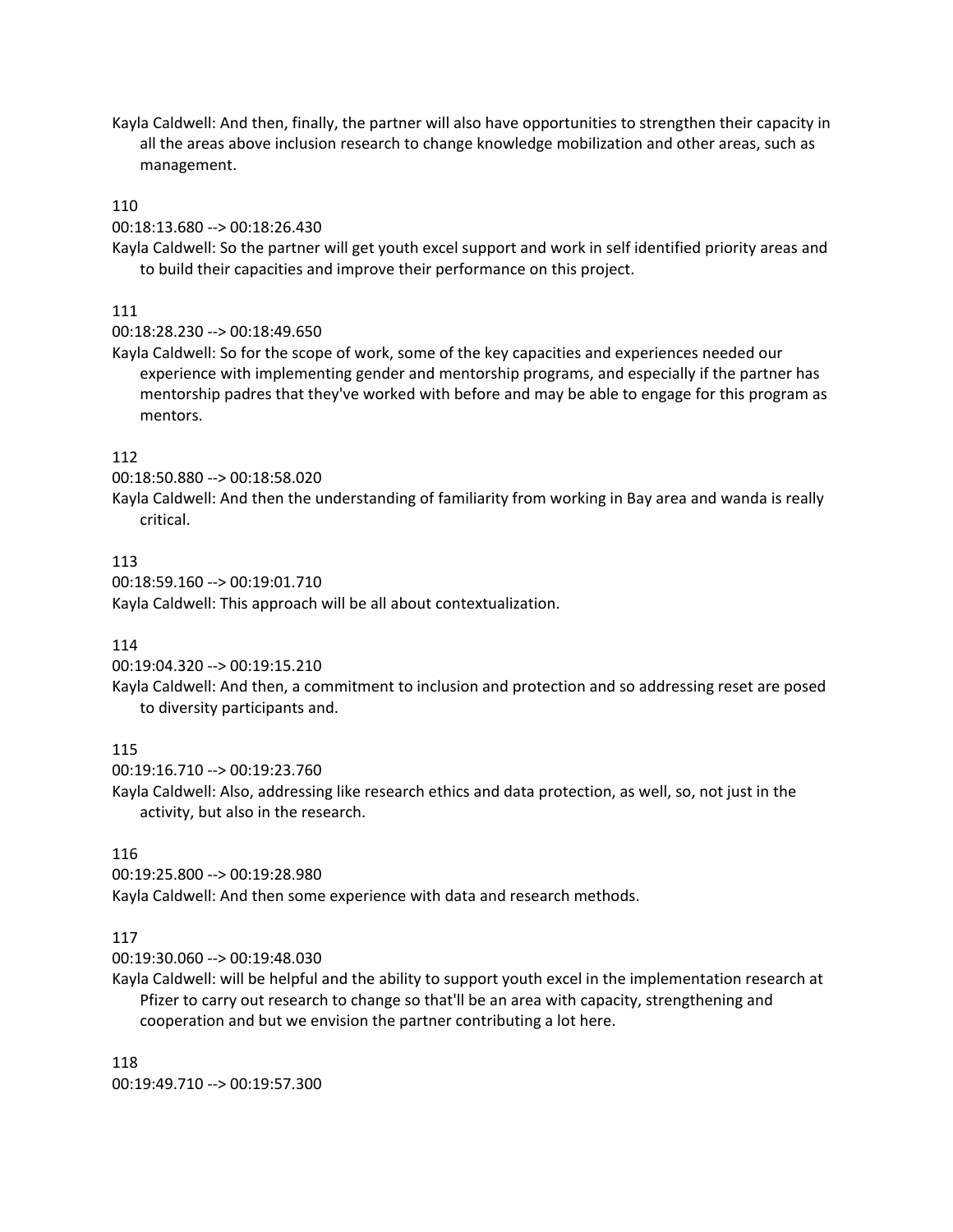Kayla Caldwell: And then we have partnership and collaboration, so the ability to work with stakeholders and communities.

#### 119

00:19:58.380 --> 00:20:08.940

Kayla Caldwell: it's going to be essential for the success of this program and then, as I mentioned, there is an opportunity for CAP capacity, strengthening and all of these areas with excel support.

#### 120

00:20:11.310 --> 00:20:24.960

Kayla Caldwell: So let me pause there does anyone have questions about the scope of work for the local partner, what the focus areas are and what type of capacities and experiences youth excel will be looking for.

#### 121

00:20:36.990 --> 00:20:38.580 Kayla Caldwell: son, I see your hand.

122 00:20:39.540 --> 00:20:42.720 Revocatus Sono: Thank you kayla just a quick quick, you are not.

123 00:20:44.820 --> 00:20:47.340 Revocatus Sono: Collecting data and organizing workshop.

124

00:20:47.340 --> 00:20:53.940 Revocatus Sono: for research and learning from the list each object as perspectives all this involves.

#### 125

00:20:56.310 --> 00:21:07.650

Revocatus Sono: Establishing or creating lists it uptake committee in the area where the integration we happening like Kenny Monza and bear.

#### 126

00:21:09.480 --> 00:21:11.460 Revocatus Sono: Or you guys have already.

#### 127

00:21:12.960 --> 00:21:17.730 Revocatus Sono: established at least it's up to the committee at the national level, whatever.

128 00:21:21.600 --> 00:21:22.740 Revocatus Sono: Over to you kayla.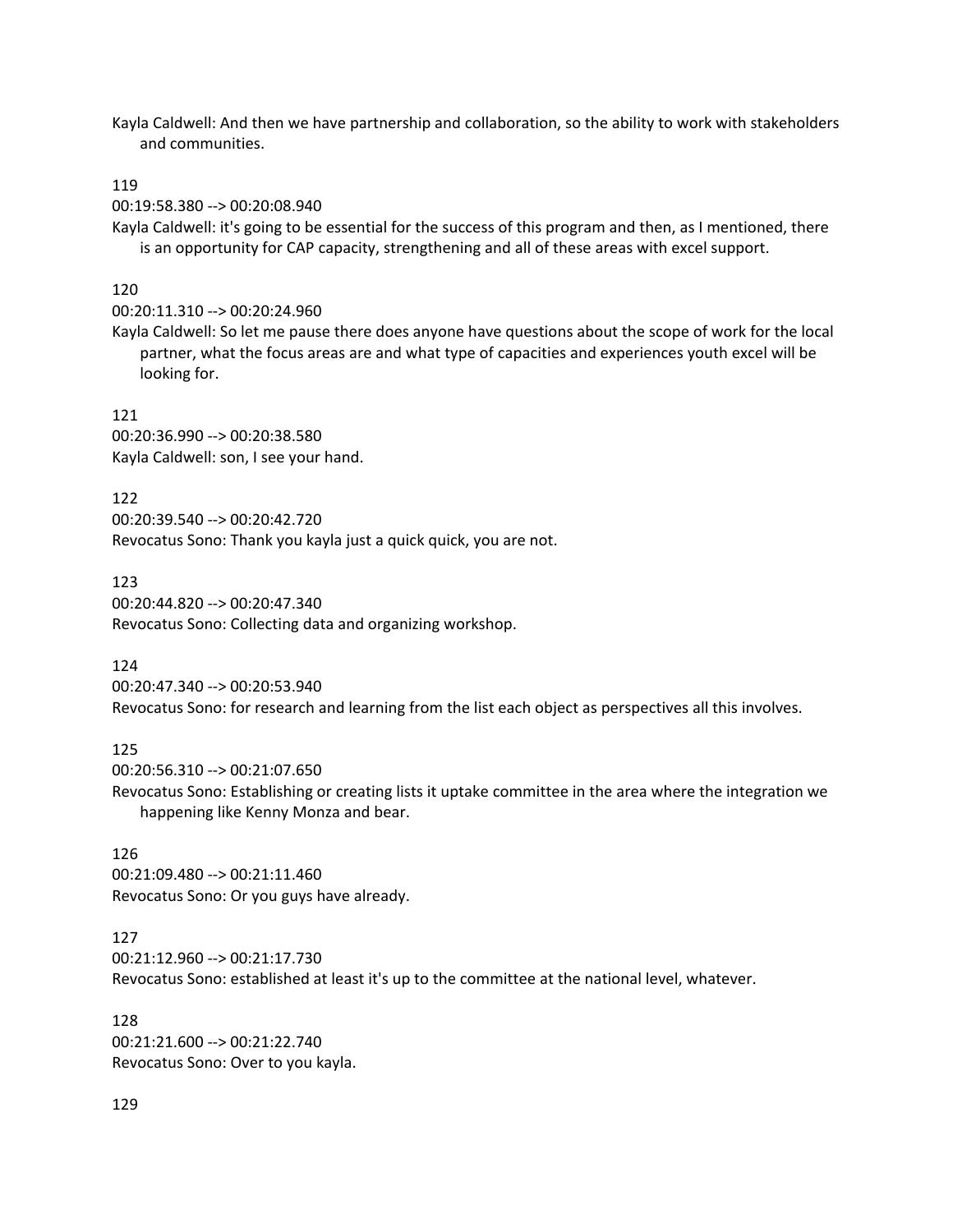#### 00:21:25.470 --> 00:21:31.050

Kayla Caldwell: Thank you, somehow that's a really great question and that's something that i'm figuring out ourselves.

# 130

00:21:32.730 --> 00:21:44.820

Kayla Caldwell: Because this is human subject research research research ethics approval will be essential, we anticipate likely meeting research ethics approval at the national level.

#### 131

00:21:46.320 --> 00:21:50.220

Kayla Caldwell: But we are still looking into you know which particular.

#### 132

00:21:51.300 --> 00:21:54.180

Kayla Caldwell: Research board with the best place to get that approval.

#### 133

00:21:55.530 --> 00:22:04.050

Kayla Caldwell: So that's something that we would hope that implementation research advisor along with the partner could collaborate and help you excel navigate.

#### 134

00:22:05.310 --> 00:22:08.310 Kayla Caldwell: What is the best option for Ethics approvals.

#### 135

00:22:13.800 --> 00:22:14.670 Revocatus Sono: So thank you.

#### 136

00:22:22.590 --> 00:22:29.460

Kayla Caldwell: Does anyone else have questions feel free to put them in the chat or raise your hand or just come off mute.

# 137

00:22:44.580 --> 00:22:45.990 Alfred George KIwuyo: Good evening everyone.

# 138

00:22:47.430 --> 00:22:48.720 Alfred George KIwuyo: My name is Alfred.

# 139

00:22:51.120 --> 00:23:00.570

Alfred George KIwuyo: as well, I just wanted to ask the why, why did you choose ones in there, this just this one.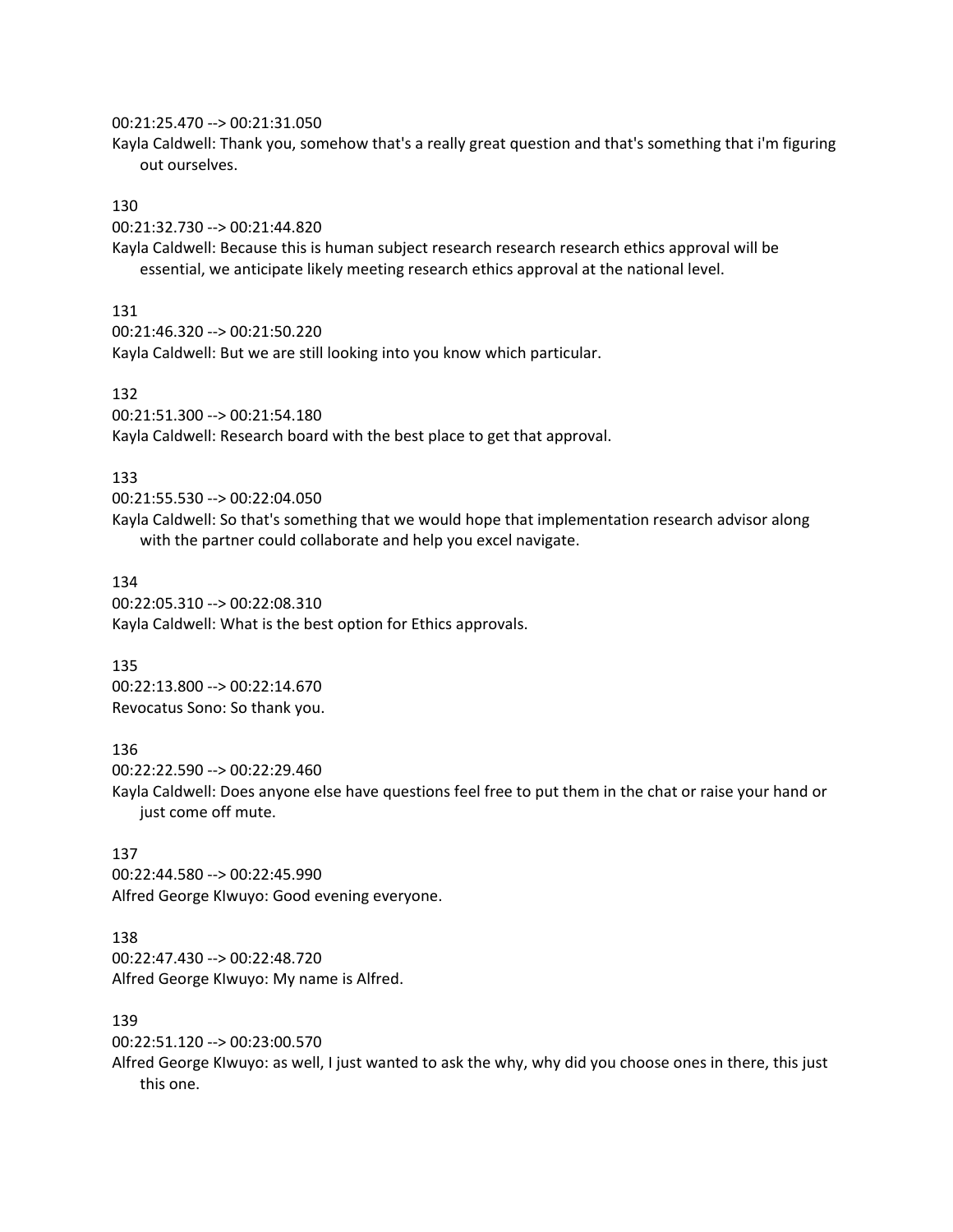00:23:04.890 --> 00:23:08.430 Kayla Caldwell: that's a great question Brian would you like to take that one.

### 141

00:23:08.760 --> 00:23:10.410 Brian Batayeh (He/Him), IREX: yeah yeah i'm happy to share.

### 142

00:23:11.520 --> 00:23:12.240 Kayla Caldwell: So.

## 143

00:23:12.300 --> 00:23:13.020 Brian Batayeh (He/Him), IREX: We.

# 144

00:23:13.380 --> 00:23:22.680

Brian Batayeh (He/Him), IREX: did this in consultation with the US, the ID mission in Tanzania and essentially they were interested in learning about.

# 145

00:23:24.180 --> 00:23:30.150

Brian Batayeh (He/Him), IREX: How programs might operate when working in a high investment area versus a low investment area.

# 146

00:23:32.250 --> 00:23:49.890

Brian Batayeh (He/Him), IREX: So, so they wanted to kind of had that had that comparison and those two regions, provided that comparison, while also having a relatively comparable distribution of like rule peri urban urban community, so it was it was just a matter of consultation with the mission.

# 147

00:23:54.690 --> 00:23:57.630 Alfred George KIwuyo: Okay, so so so so like so like I just wanted to get.

### 148

00:23:58.800 --> 00:24:01.830 Alfred George KIwuyo: Your understanding if there's any inform the data.

### 149 00:24:02.100 --> 00:24:02.610 loader.

150 00:24:03.630 --> 00:24:04.500 Alfred George KIwuyo: give you the.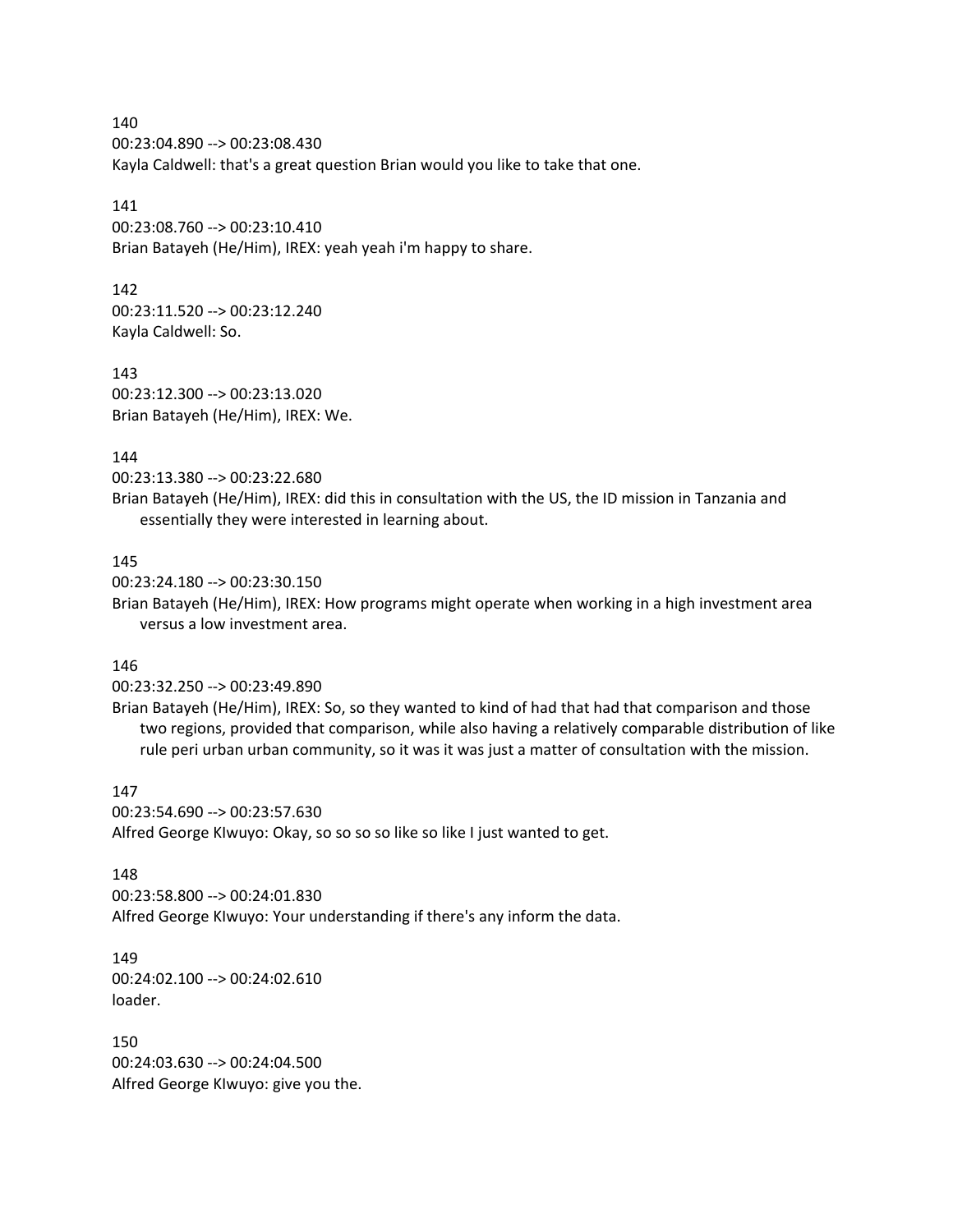00:24:05.790 --> 00:24:08.730 Alfred George KIwuyo: direction the direction to decide ones and there.

### 152

00:24:09.840 --> 00:24:12.210 Alfred George KIwuyo: goes the there are some some.

# 153

00:24:13.980 --> 00:24:22.140

Alfred George KIwuyo: Other settings like coastal regions where the approval is is very high, sometimes and I don't know.

### 154

00:24:23.250 --> 00:24:30.180

Alfred George KIwuyo: But just I was just curious to know more about the decision to ones I am.

## 155

00:24:34.410 --> 00:24:46.710

Brian Batayeh (He/Him), IREX: yeah, thank you for sharing that question i'm sure that the mission had some other justification as well, but i'm sorry i'm not able to share that I can summarize this time we probably have other reasons as well.

### 156

00:24:48.810 --> 00:24:49.170 Thank you.

157 00:24:50.220 --> 00:24:50.580 Kayla Caldwell: yeah.

158 00:24:51.600 --> 00:24:53.190 Kayla Caldwell: Thanks friend i'm sure there's.

### 159

00:24:54.420 --> 00:25:04.560

Kayla Caldwell: A lot of different regions where this program could be useful and impactful so it was related to us as priorities and.

# 160

00:25:06.450 --> 00:25:13.800

Kayla Caldwell: sort of giving a good operator opportunity for comparison between regions for youth excels research design.

### 161

00:25:15.690 --> 00:25:21.660 Kayla Caldwell: and any other questions and if not, I will hand it over.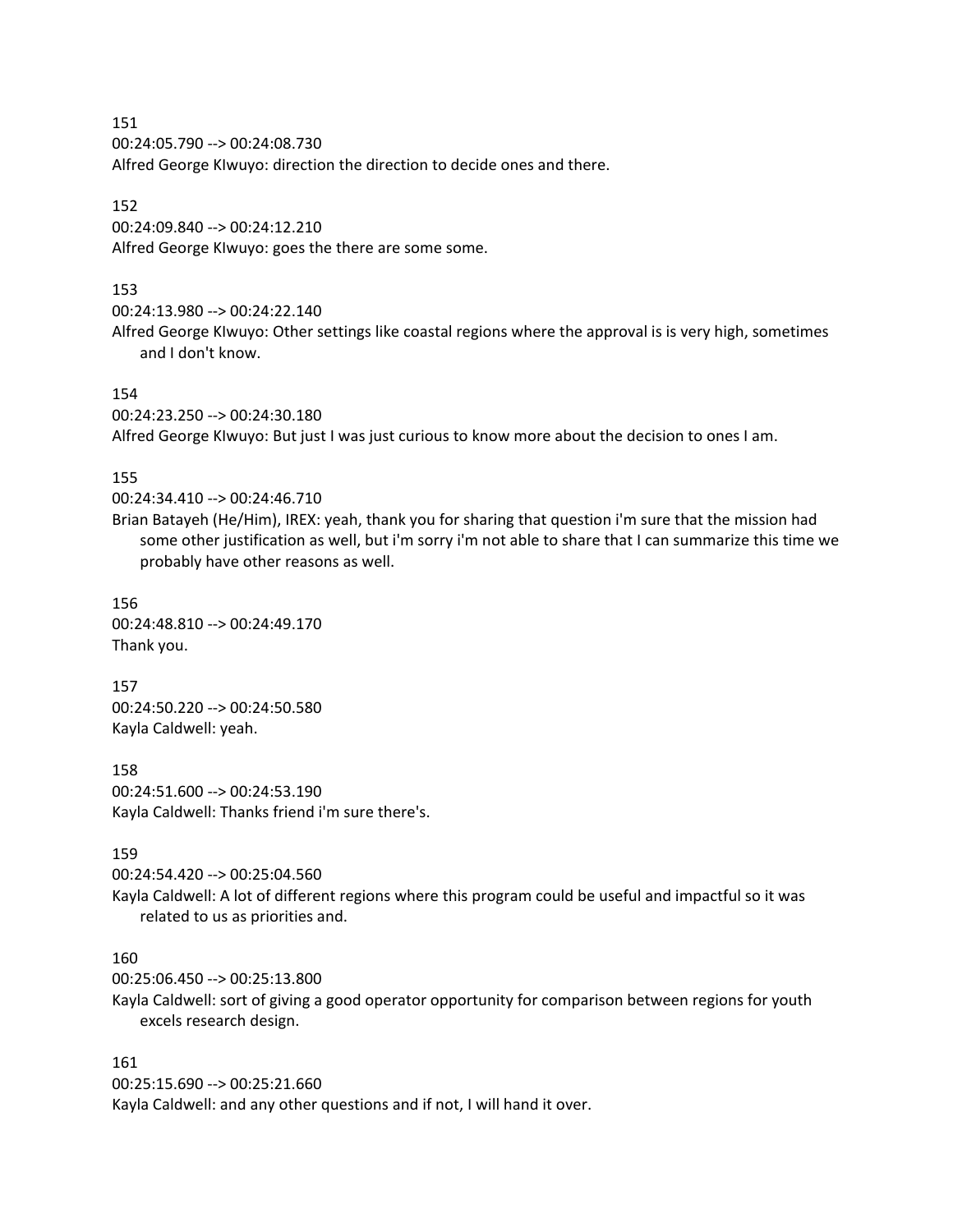162 00:25:22.740 --> 00:25:24.510 Brian Batayeh (He/Him), IREX: So I see your hand up from.

163 00:25:25.800 --> 00:25:26.520 Kayla Caldwell: Refugee.

164 00:25:27.600 --> 00:25:29.400 Kayla Caldwell: Thank you, Richard Please go ahead.

165 00:25:30.420 --> 00:25:32.040 Rashid Rashid: i'm good afternoon everybody.

166

00:25:34.770 --> 00:26:01.560

Rashid Rashid: I do have two questions I should ask on my company I just come and vote for us at the future program right now, so my first question was with this, this allows me to apply for this program would it be any impact on this program Another question is my company that's the business.

## 167

00:26:02.730 --> 00:26:07.290 Rashid Rashid: So I know we're supposed to implement it in the Bay area in a month.

### 168

00:26:09.150 --> 00:26:10.980 Rashid Rashid: Can I also apply for.

#### 169

00:26:12.000 --> 00:26:18.540 Rashid Rashid: Implementing the program in ones that are in there, while i'm while i'm doing studies on.

170 00:26:20.610 --> 00:26:21.060 Rashid Rashid: Those amen.

171 00:26:24.120 --> 00:26:24.600 Thank you.

# 172

00:26:26.580 --> 00:26:34.080

Kayla Caldwell: For your first question, I understood it was about eligibility and could you clarify, though, the reason that you were.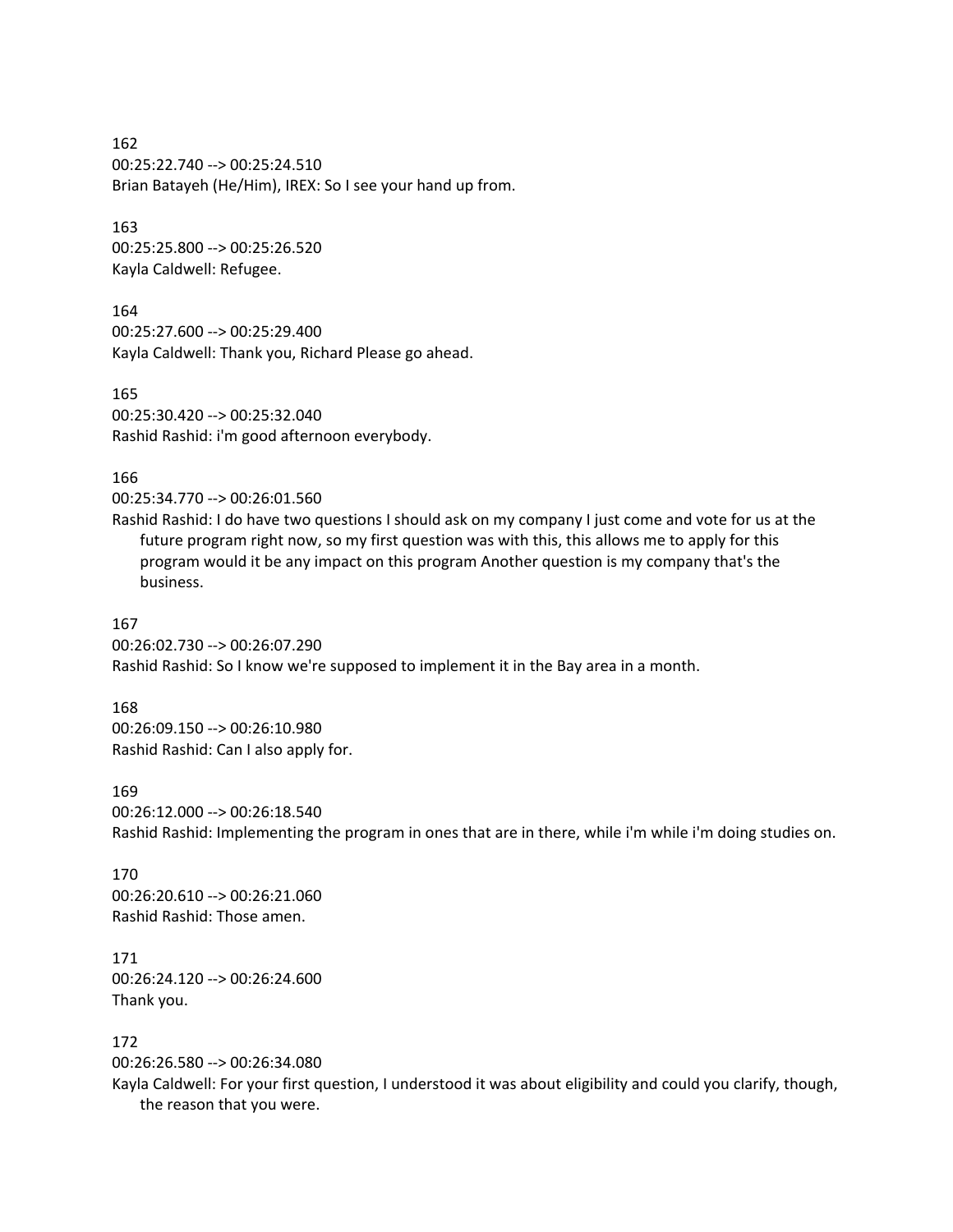00:26:35.220 --> 00:26:36.630 Kayla Caldwell: asking about eligibility.

## 174

00:26:38.220 --> 00:26:52.050

Rashid Rashid: Oh whoa i'm not sure yet, but the program that was run against but foresee the future I just finished it I should i'm about to venture into it, so I don't know how.

## 175

00:26:52.680 --> 00:27:05.130

Rashid Rashid: To put this or send us a program so i'm not sure if i'm allowed to or not, so I haven't seen that close in our ability, but i'm just asking to be sure.

## 176

00:27:06.240 --> 00:27:14.520

Rashid Rashid: With that stopped me anyway from applying it to another us a program this immediate after I finished the other one.

## 177

00:27:16.590 --> 00:27:35.370

Kayla Caldwell: I see yeah that's a good question um so no there's no issue there, so if you're currently implementing the USAid program or have done so recently or other donor funding, you know there's no restrictions around that and being able to apply for this project.

### 178

00:27:37.170 --> 00:27:52.200

Kayla Caldwell: And then Rashid to your second question about being based in Zanzibar and as we highlighted and it'll be really important that you have experience working specifically and by and wanda.

### 179

00:27:52.740 --> 00:28:06.630

Kayla Caldwell: So, if your organization does have a presence and experience there and then you may be able to do that, and if not, it would be fairly challenging to implement the scope of work.

### 180

00:28:07.320 --> 00:28:16.950

Kayla Caldwell: And so, as you'll see in the next section, when we talk about sort of the criteria what we're looking for experience in the context is.

### 181

00:28:18.570 --> 00:28:27.960

Kayla Caldwell: You know very essential and it will be weighted highly throughout the selection process and so just liking that.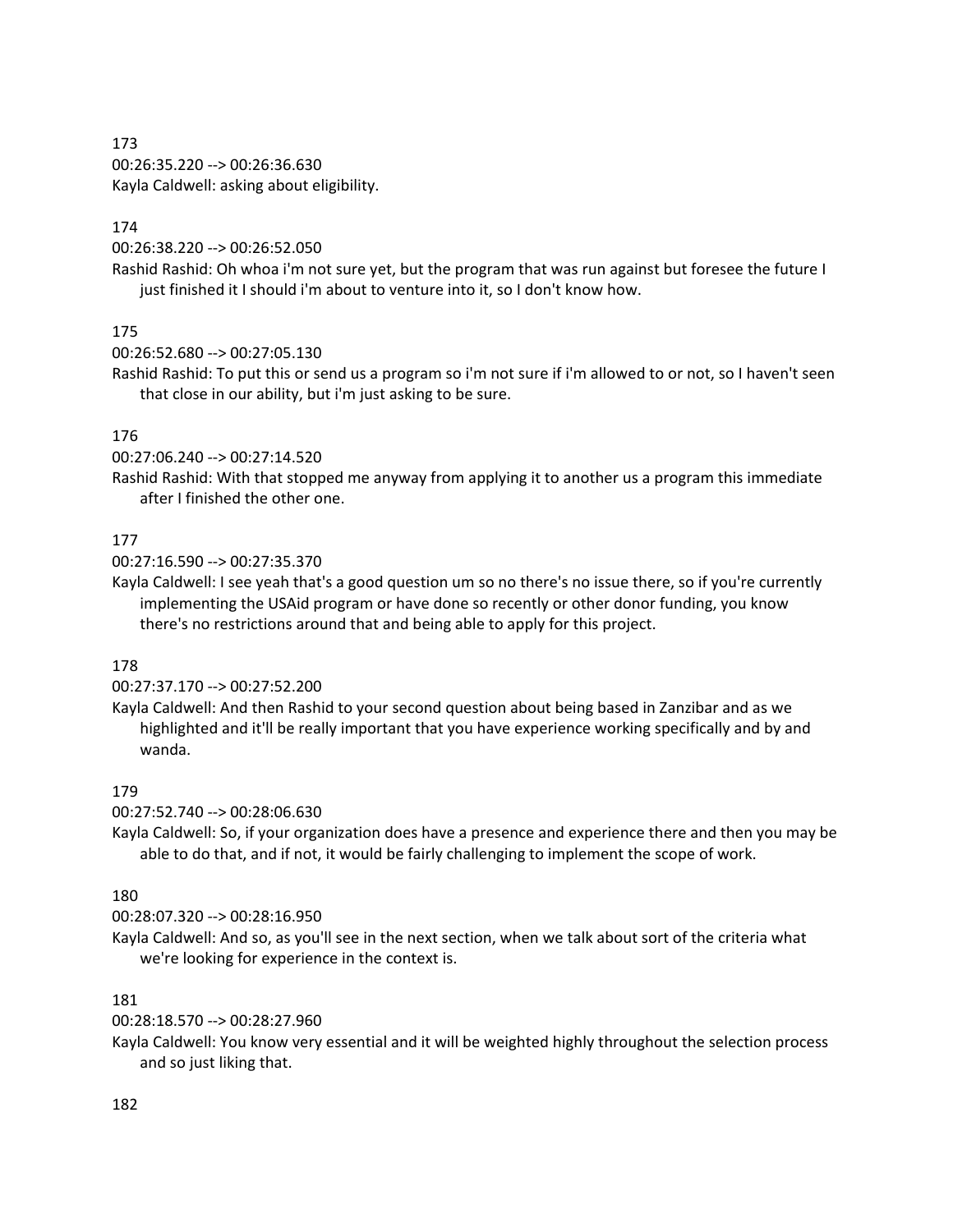00:28:28.980 --> 00:28:37.890 Kayla Caldwell: You know, a competitive applicant will have existing relationships and existing presence specifically an empire and ones.

183

00:28:39.000 --> 00:28:45.630

Kayla Caldwell: So you don't necessarily have to be based there, but you would need to have you know very strong connections there.

184 00:28:47.130 --> 00:28:47.970 Rashid Rashid: Thank you very much.

185 00:28:49.290 --> 00:28:49.860 Thank you.

186 00:28:53.790 --> 00:28:54.870 Kayla Caldwell: will check if there's any.

187 00:29:00.210 --> 00:29:04.350 Kayla Caldwell: So no I see your hand up do you have a new question or have we already invested.

188 00:29:12.780 --> 00:29:13.800 Revocatus Sono: Yes, kayla.

189 00:29:16.410 --> 00:29:18.930 Revocatus Sono: Just a follow up question regarding the.

190 00:29:20.760 --> 00:29:22.560 Revocatus Sono: caliphate that you least.

191 00:29:24.930 --> 00:29:32.100 Revocatus Sono: On this is concerning with the budget slot, which is clearly stipulated into the.

192

00:29:33.150 --> 00:29:39.990 Revocatus Sono: dollar fee, but what is not clear or something that budget, it does say that you said, the.

193 00:29:40.680 --> 00:29:58.290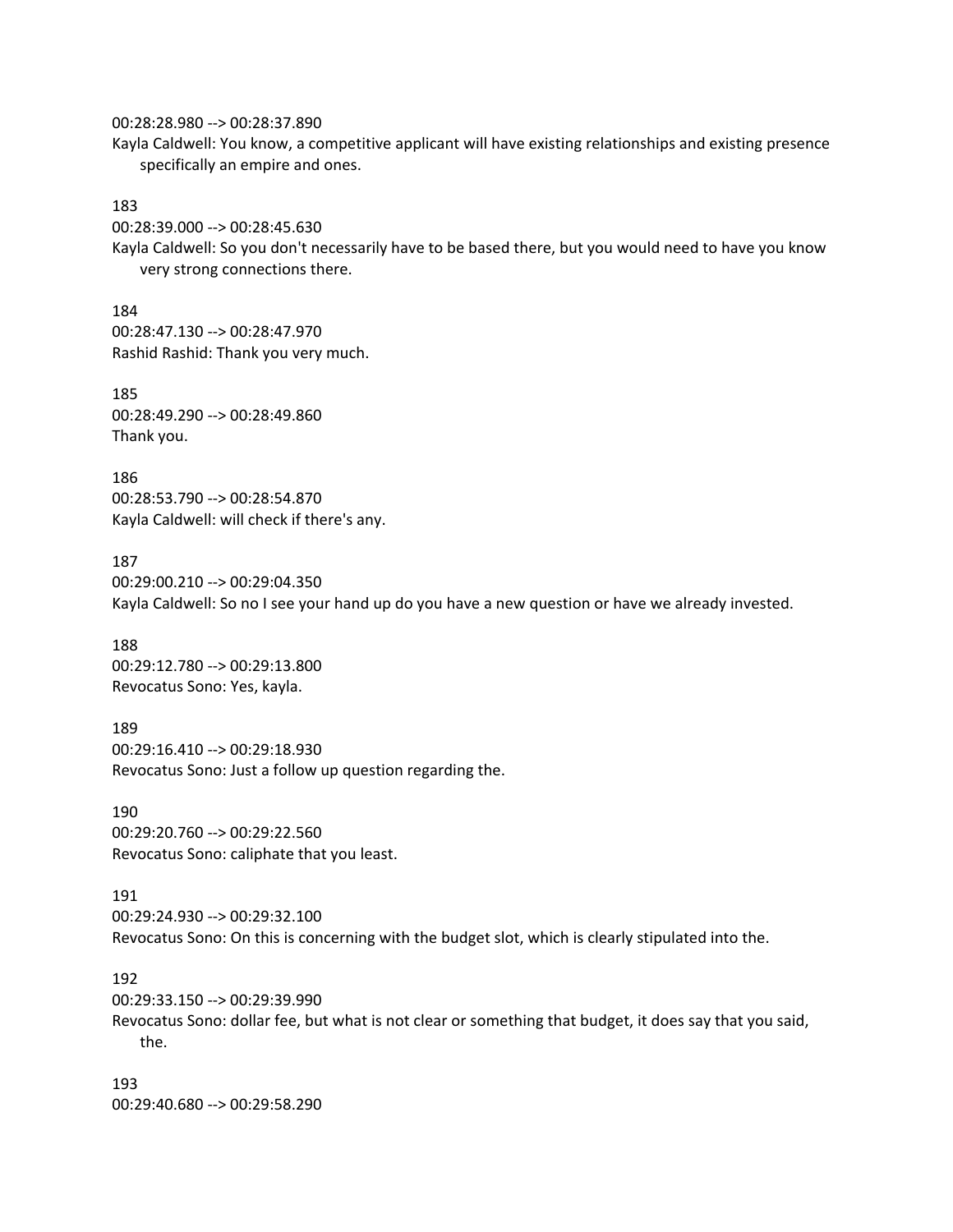Revocatus Sono: 110 to one such key applicant getting proposed amount required for predict implementation in within this lens, but what is not clear here for me is this budget amount for both men ones are always justify a single region.

#### 194

00:29:59.970 --> 00:30:06.720 Revocatus Sono: And another one it's concerning on the communities that Allah faces.

#### 195

00:30:07.860 --> 00:30:30.270

Revocatus Sono: The project will be implemented in 12 community in both mentioned younger does literally means six communities in Monza and 60 community in bear if i'm not wrong but does, what does the definition of a Community entailed in this aspect, does it pointed to a village hamlets as.

### 196

00:30:31.440 --> 00:30:40.560

Revocatus Sono: A ward of paranoia districts and in a little more clarity qualification alone that over to you.

#### 197

00:30:43.170 --> 00:30:52.320

Kayla Caldwell: Thank you so to address the first one, the funding range of 110 to \$130,000 is for both.

#### 198

00:30:52.320 --> 00:30:59.310

Kayla Caldwell: Regions and so that is all inclusive for all the work that the local partner will be done.

#### 199

00:31:00.990 --> 00:31:14.100

Kayla Caldwell: And for the second question around the definition of the local community, and I am not familiar enough with how that is defined in the Tanzania contacts and Brian do you have thoughts on this.

#### 200

00:31:16.170 --> 00:31:16.920 Brian Batayeh (He/Him), IREX: I do.

#### 201

00:31:18.210 --> 00:31:21.570 Brian Batayeh (He/Him), IREX: I think what we'll be looking to.

#### 202

```
00:31:21.600 --> 00:31:25.260
```
Brian Batayeh (He/Him), IREX: For whoever is selected as the SOFA partners to help us think that through.

203 00:31:25.500 --> 00:31:36.060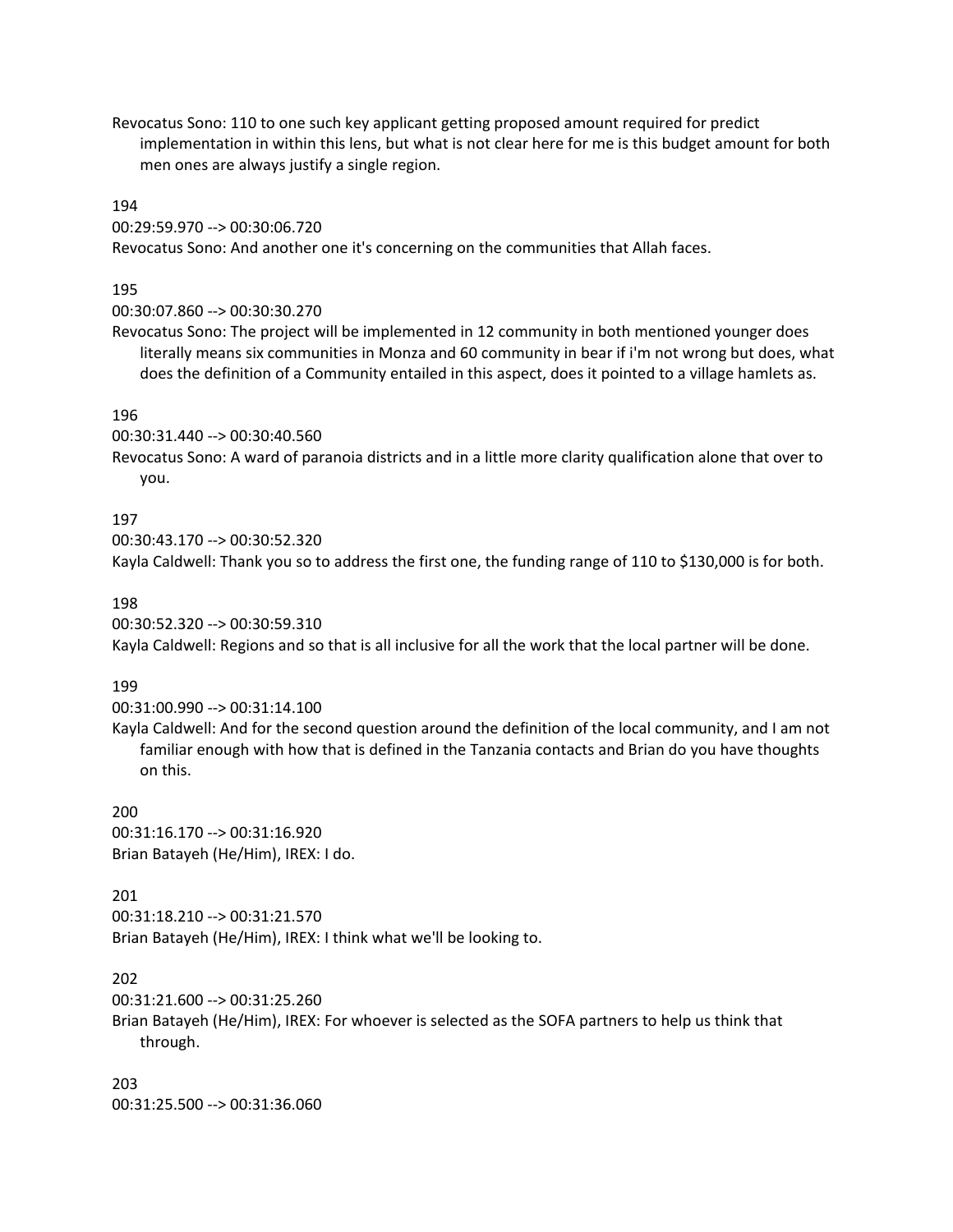Brian Batayeh (He/Him), IREX: Right, so I think we're looking for all use the word locality right whether it's a board whether it's a Community I think that's to be determined with our partner.

#### 204

00:31:37.350 --> 00:31:46.560

Brian Batayeh (He/Him), IREX: But we want some diversity in terms of type of locality right we want some peri urban localities we want some urban localities and we want some rural localities.

#### 205

00:31:47.880 --> 00:31:53.310

Brian Batayeh (He/Him), IREX: So yeah that's to be determined, and we will afford that whoever we work with topless think that they're.

#### 206

00:32:05.970 --> 00:32:06.390 Revocatus Sono: Saying.

207 00:32:07.980 --> 00:32:08.700 Revocatus Sono: Think it's clear.

208 00:32:10.950 --> 00:32:11.910 Kayla Caldwell: Thank you so now.

#### 209

#### 00:32:13.140 --> 00:32:27.990

Kayla Caldwell: So I don't see other hands raised at this time and send us questions transition so nicely into the next section, which is more about the request for applications and grant opportunity and so Gordon over to.

# 210

00:32:30.630 --> 00:32:43.170

Gordon Omondi: It Thank you gail so in in this next section, we look at the request for application they import all the information you require in order to submit your complete application.

#### 211

00:32:43.620 --> 00:32:56.610

Gordon Omondi: And that, at the end of the session will also share the materials that in the presentation and when you follow the link here to take you to where you can access more information about this opportunity.

### 212

00:32:58.350 --> 00:33:18.150

Gordon Omondi: So for the timeline the request for application was opened on 19th April 2022 and questions and answers will be published tomorrow that is may 6 after this call, and the request for applications will close on may 16.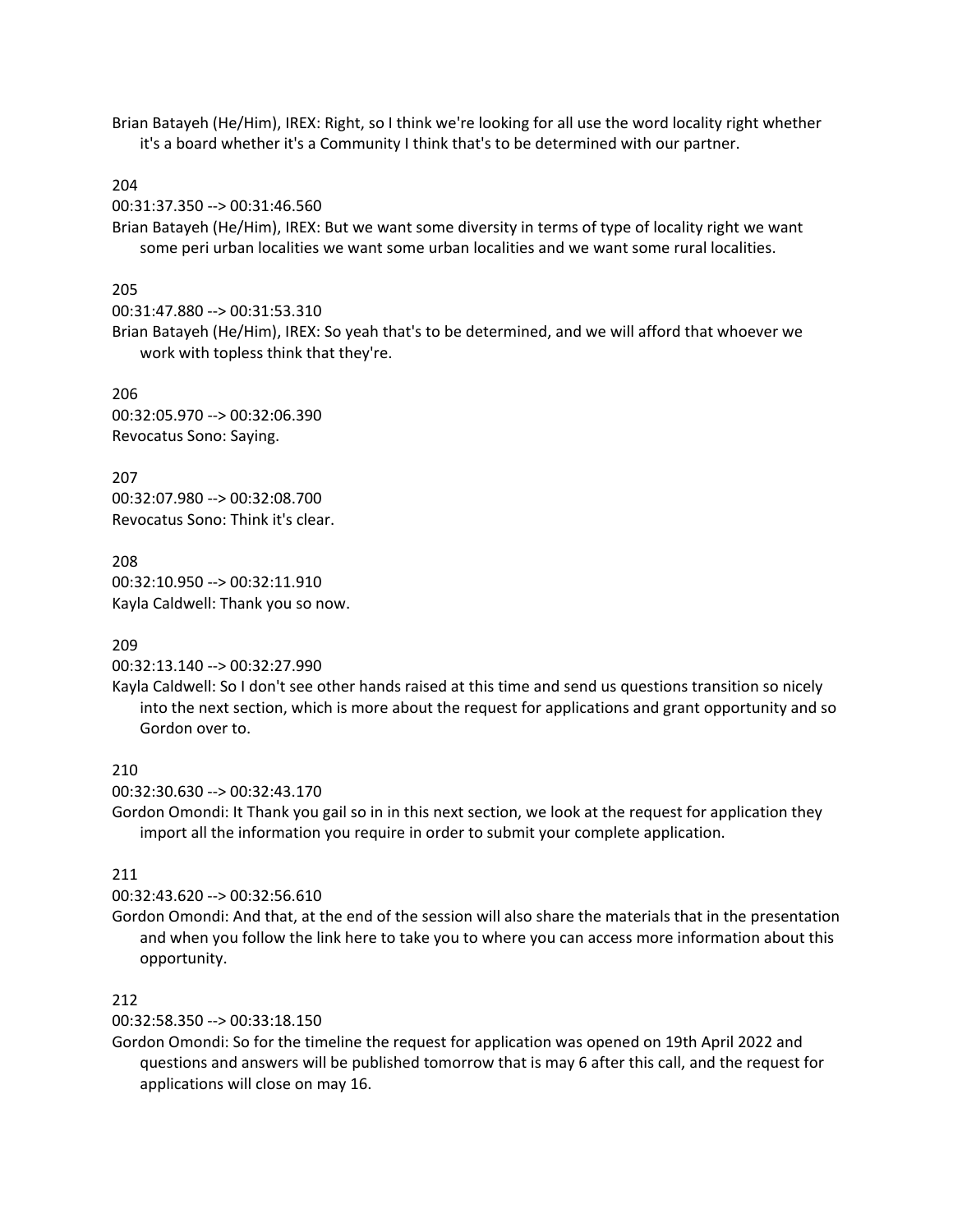### 00:33:19.590 --> 00:33:40.290

Gordon Omondi: and on to the selection process, who have eligibility screening, this is where organizations, our applicants will be screened for eligibility and those those those that will pass the tests will be moved on to the selection panel and notifications for finalists will be sent out a legion.

#### 214

### 00:33:41.820 --> 00:34:01.710

Gordon Omondi: And for the startup phase, they will conduct risk assessments for families and have some board negotiations and look to get USAid approvals in June for a grant started in July, so they anticipated start date for this activity with the July content.

#### 215

#### 00:34:03.720 --> 00:34:30.060

Gordon Omondi: So what type of grant will be we only we only have one grant available on a fixed amount and performance based mechanism, the funding range limited mentioned before, is between 110 to 130 US dollars and they anticipated timeframe is first July to get a pre 2023, and that is 10 months.

#### 216

00:34:32.250 --> 00:34:49.530

Gordon Omondi: So for eligibility, we have organizations that are eligible for those that are legally registered and local Tanzania organizations non governmental or private organizations of any type euclid or youth serving.

### 217

00:34:50.790 --> 00:34:59.730

Gordon Omondi: Then you'll be required to register for our unique entity ID number and sign certifications to receive USAid funding.

### 218

00:35:00.150 --> 00:35:14.760

Gordon Omondi: So, in due course, once we get to the final listed, you will share resources on how to register for that unique ID and on how to also sign the certifications to receive USAid funding.

### 219

00:35:15.420 --> 00:35:31.380

Gordon Omondi: So, which organizations are not eligible this individuals, groups or unregistered or international, so if you are scope is beyond the local context in Tanzania you're not eligible.

#### 220

00:35:32.010 --> 00:35:44.520

Gordon Omondi: Then governmental or political organizations are also not eligible to apply and then also if your organization appears on certain watch lists or exclusions from years defending.

221 00:35:45.000 --> 00:35:55.980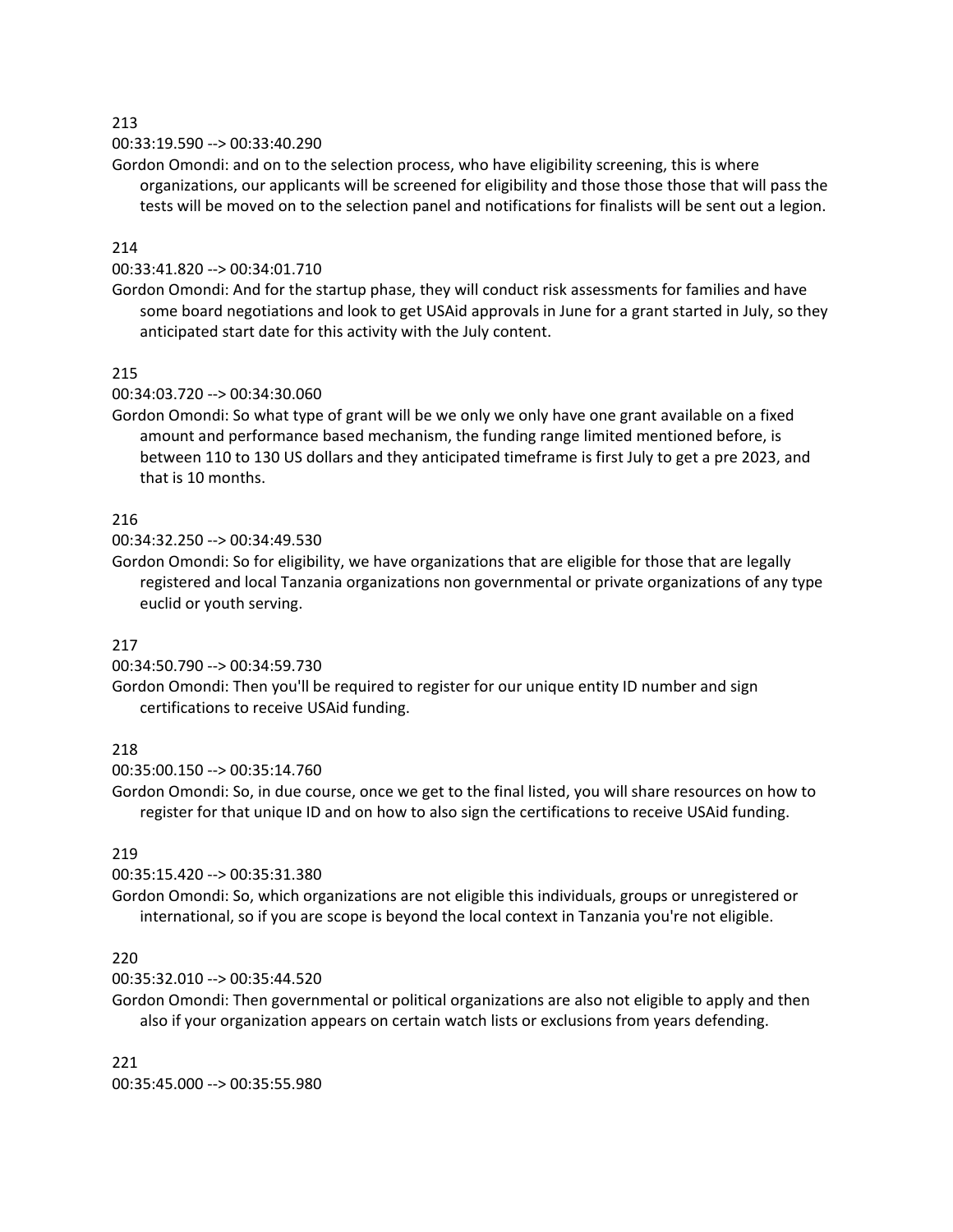Gordon Omondi: So the US Government has watch lists are exclusions where they listed individuals or organizations that they do not work with so if your organization.

#### 222

00:35:56.580 --> 00:36:11.940

Gordon Omondi: happens to appear on any of those lists, then you are not eligible to apply and then also if you have conflict of interest in any way then also not eligible to apply clarify on that as we go.

#### 223

00:36:15.540 --> 00:36:25.050

Gordon Omondi: So the application process as complete your responses in English and submit applications online by May 16.

#### 224

00:36:26.730 --> 00:36:29.940 Gordon Omondi: The deadline is 1159 East African time.

#### 225

00:36:31.980 --> 00:36:41.460

Gordon Omondi: Once you access these resources, you will be able to follow the link, and this is also still in their website you follow the link to fill that form and apply.

#### 226

00:36:46.410 --> 00:36:48.600 Gordon Omondi: So, give me just a moment.

### 227

00:36:49.710 --> 00:36:56.370 Gordon Omondi: For this case i'll pull up on my screen, so we can go through that we can have a quick look at the phone.

228 00:37:10.710 --> 00:37:11.190 Gordon Omondi: Is the phone.

229 00:37:13.980 --> 00:37:14.940 Kayla Caldwell: Yes, I can see it.

230 00:37:16.140 --> 00:37:16.770 Gordon Omondi: Okay okay.

231 00:37:17.580 --> 00:37:18.060 Gordon Omondi: So.

#### 232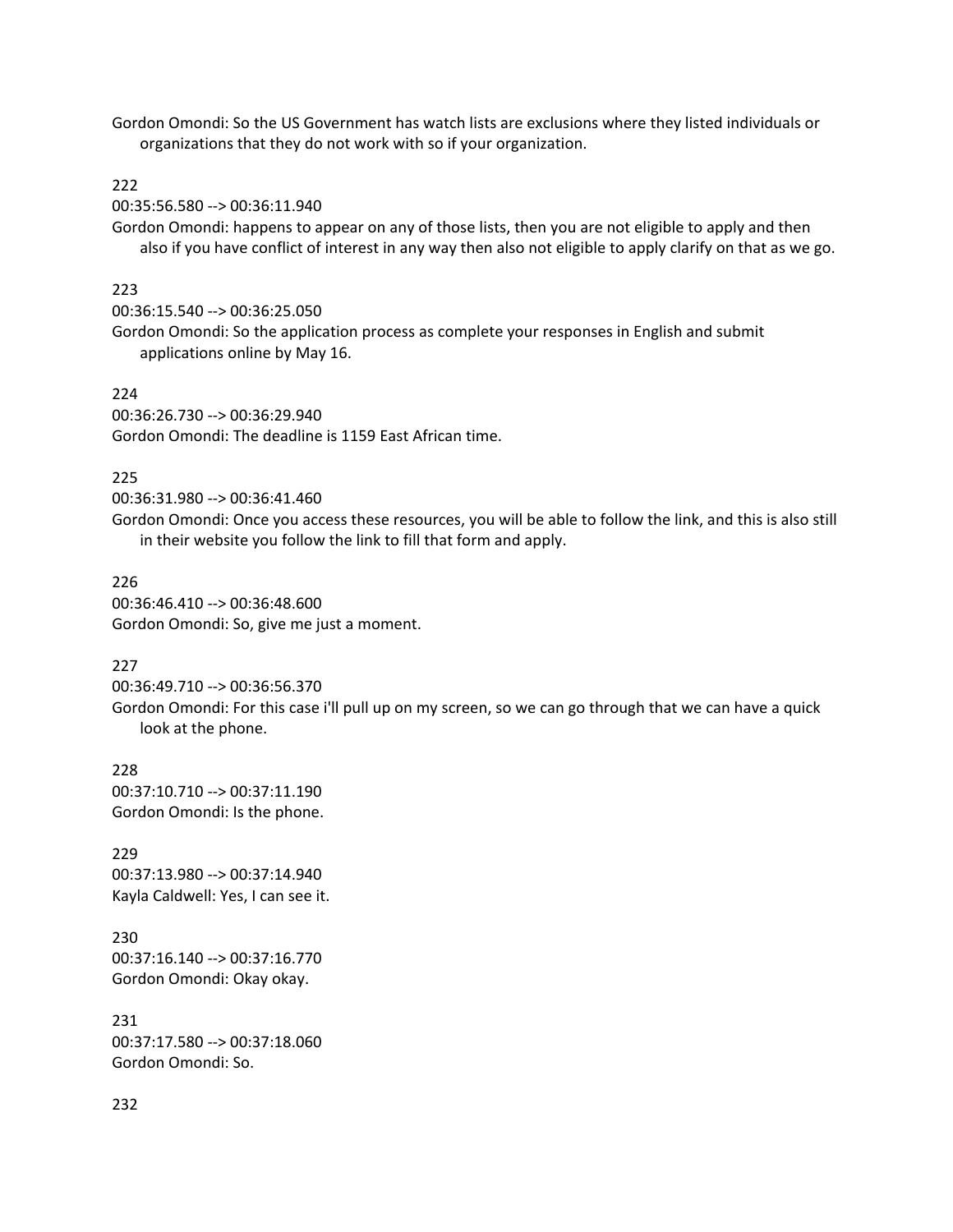#### 00:37:18.090 --> 00:37:23.340

Gordon Omondi: Once you follow the link will take you through this page, and this is the form, you need to fill out.

#### 233

00:37:25.470 --> 00:37:33.300

Gordon Omondi: So the first part you'll have key information this way to capture your organization's legal name.

#### 234

00:37:34.980 --> 00:37:42.900

Gordon Omondi: This is the name that appears on your registration documents, then your organization's address that is also important.

#### 235

00:37:43.560 --> 00:37:58.920

Gordon Omondi: And then, when you go to the organizational description in this space type you capture which type of organization, you are your establishment location mission and technical focuses.

#### 236

00:38:00.360 --> 00:38:21.810

Gordon Omondi: Then also you let us know what is or tab and main youth demographic that your organization focuses on so depending on your area it doesn't let defeats focuses on having women, men adolescent young adults, so you just pick from the list, you can see there.

### 237

00:38:23.700 --> 00:38:39.120

Gordon Omondi: Then otter the primary sectors that your organization currently focuses on so this could be huge economic opportunity agenda inclusion youth mental health and so on, so you just choose all that apply from that list.

#### 238

00:38:41.040 --> 00:38:50.280

Gordon Omondi: Then also you see the question about was the total number of beneficiaries or participants that the Organization has supported in the past or across all your work.

### 239

00:38:51.510 --> 00:38:58.350

Gordon Omondi: Then here you have a unique entity ID number if available at this stage.

#### 240

00:39:00.390 --> 00:39:08.610

Gordon Omondi: And if it's not available then you you, if you like, Vance to the final stage will be required to have it by then.

#### 241

00:39:09.960 --> 00:39:28.410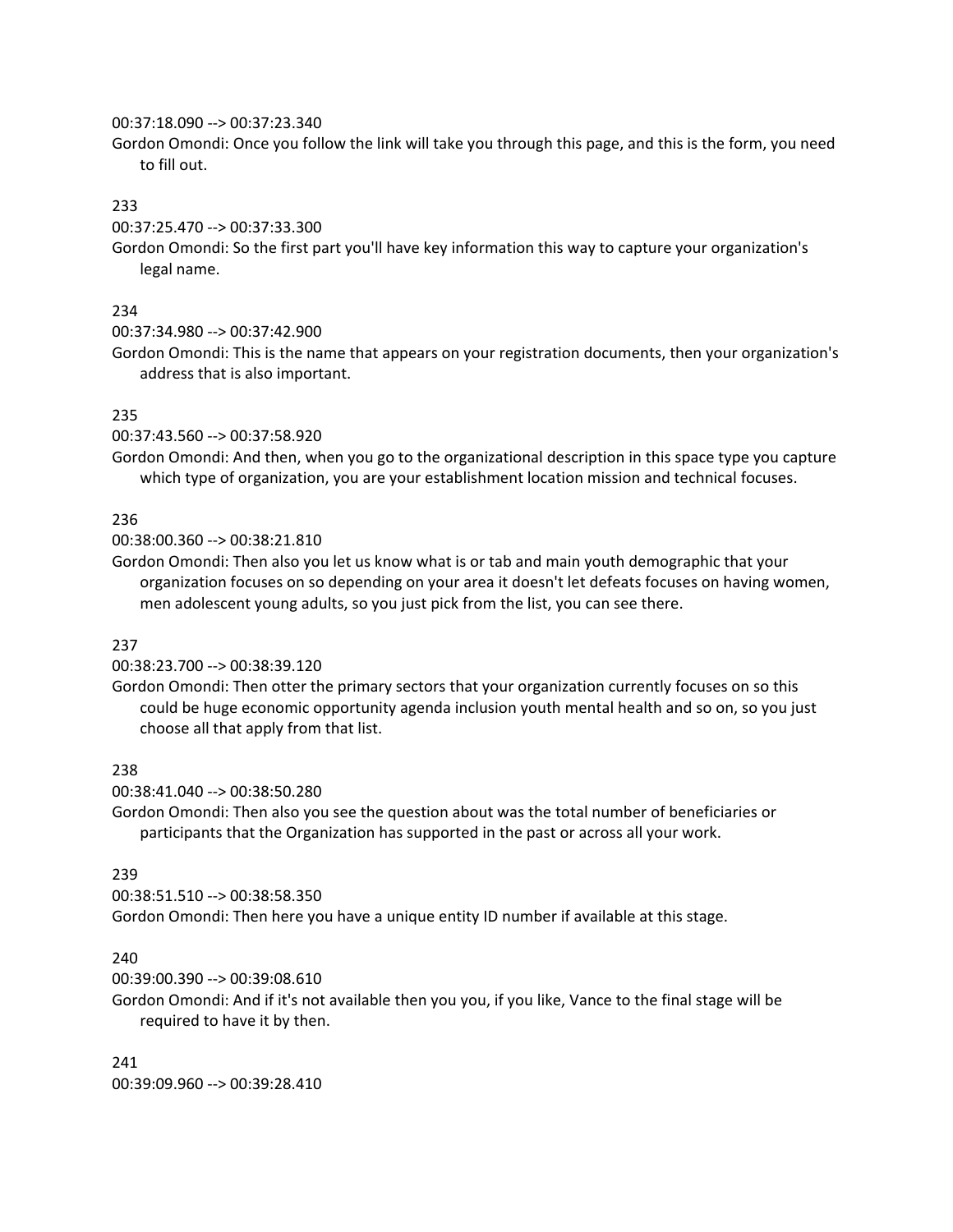Gordon Omondi: Then you'll have the signatory name title phone email address the proposed funding amount so within the range that is 110 to 130 US dollars, how much you're proposing you'll have that in Tanzania shillings and also in USD.

# 242

00:39:29.820 --> 00:39:42.390

Gordon Omondi: So you'll see on the form that you, you can save your work and resume later, so if, for some reason you're not able to complete the application in one sitting, you can save the progress and return at a later time.

## 243

#### 00:39:44.520 --> 00:39:53.040

Gordon Omondi: Then you'll move to the next, so the next part of this is the This is where you have the technical questions so here you'll have.

## 244

00:39:53.760 --> 00:40:03.150

Gordon Omondi: Gender in mentorship experience and approach in this place, you will highlight and describe your experience facilitating gender curriculum in mentorship programs.

## 245

00:40:03.660 --> 00:40:11.970

Gordon Omondi: He will explain this strategies, you will use for recruiting and retaining intelligent participants for the monsey boys mentoring Program.

### 246

00:40:12.630 --> 00:40:24.780

Gordon Omondi: For question to this will be looking at context here, you will describe your experience implementing programs in urban period, urban and rural communities within them there, and once I regions.

# 247

00:40:25.440 --> 00:40:42.600

Gordon Omondi: Then water key power dynamics norms social customs and policies in the context and how will your activities be sensitive with them what factors may enable or disable the implementation and impact of your activities in the context.

### 248

00:40:43.770 --> 00:40:50.160

Gordon Omondi: Then the third question will be on inclusion and protection here, you will describe your approach to participants if gardening and protection.

### 249

00:40:51.360 --> 00:41:07.560

Gordon Omondi: The fourth question will be on that in research, you will describe your experience collecting data using qualitative quantitative and participatory methodologies will explain your procedures for safe and secure data recording and storage.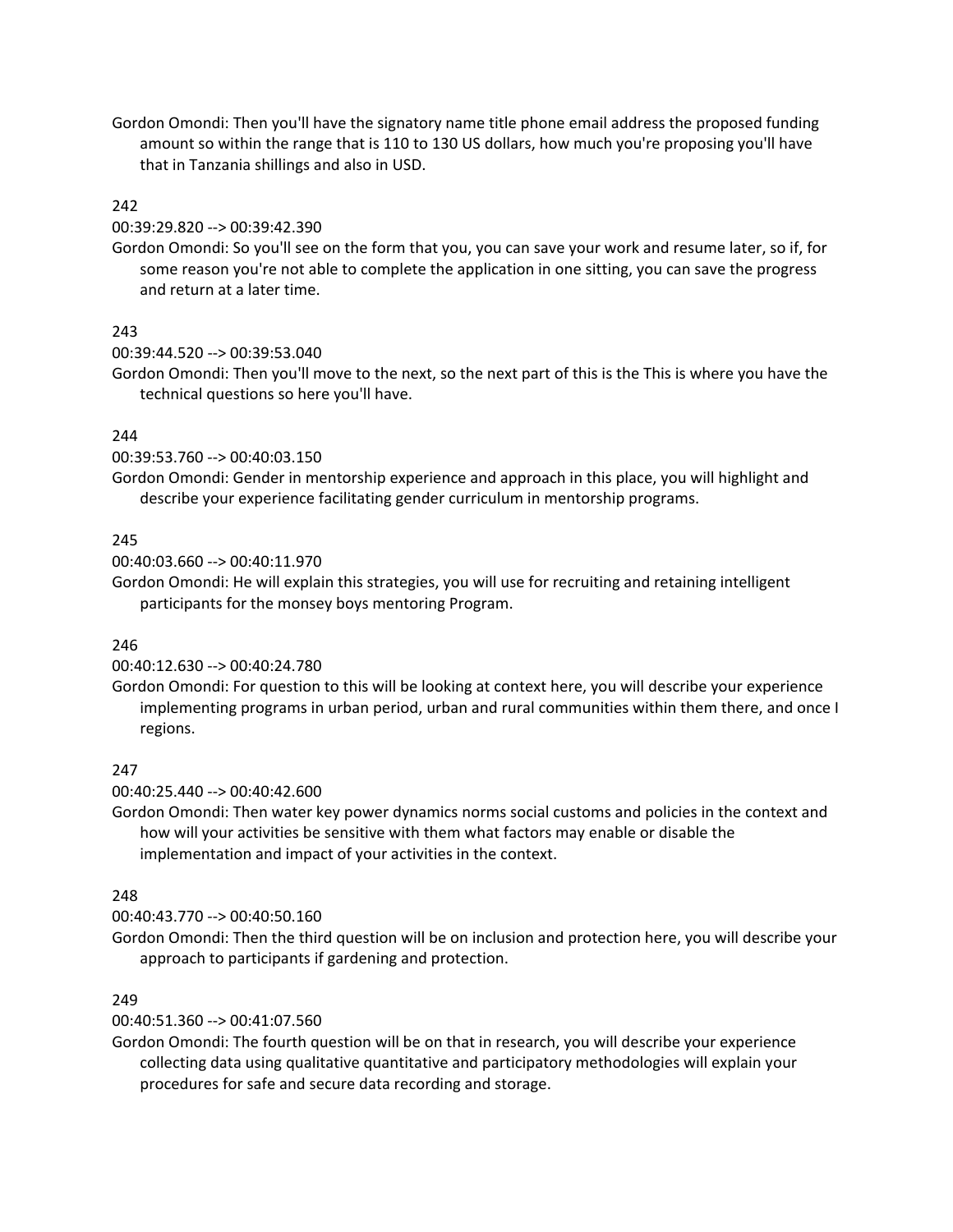### 00:41:09.840 --> 00:41:27.780

Gordon Omondi: question number five will be on partnership and collaboration approach, how will your organization do partnerships with other stakeholders addressing the gender issues in the Community, how will you adapt your program management approach to respond to beneficiaries needs and priorities.

# 251

00:41:29.850 --> 00:41:31.830

Gordon Omondi: Then you move on to the next section.

## 252

00:41:32.880 --> 00:41:45.990

Gordon Omondi: So this next part will look to assess your past performance so here you'll provide your past performance reference your list three to five ongoing.

# 253

### 00:41:46.530 --> 00:42:01.920

Gordon Omondi: or complete don't have funded projects have a similar size and scope within the past five years that demonstrate your organization's capacity to successfully manage the amazing boys mentoring program implementation research activity.

## 254

### 00:42:03.540 --> 00:42:20.010

Gordon Omondi: So here you Lists three to five projects, a minimum of three will have the project name the contract number who's the who's the founder the who's the prime recipient, what is the funding amount and the currency.

### 255

00:42:21.510 --> 00:42:26.250

Gordon Omondi: And then also have the amount in USD you need to get the project started and ended.

# 256

### 00:42:27.150 --> 00:42:38.370

Gordon Omondi: You show the project country regions and the reference name and the reference name, you tell provide the name of a reference from the donor or prime recipient.

### 257

### 00:42:38.730 --> 00:42:50.850

Gordon Omondi: Who can speak to your organization's performance on the project that you have listed, so you this reference person will also give the title their email address and phone number.

# 258

### 00:42:52.500 --> 00:43:00.060

Gordon Omondi: And then under the description you'll provide an overview of the activity objectives and key results and accomplishments.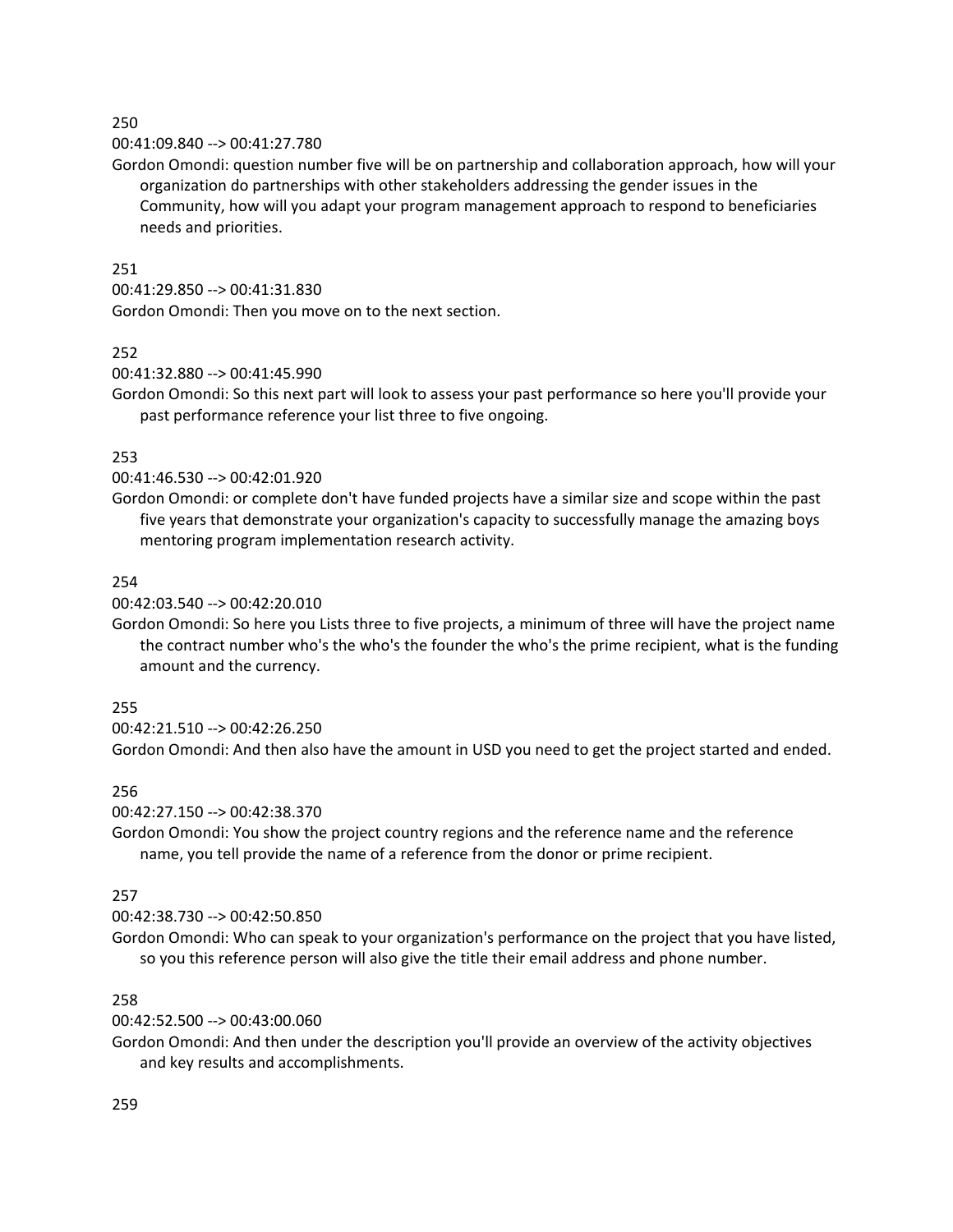#### 00:43:00.660 --> 00:43:14.850

Gordon Omondi: With focus on relevance to the ABM implementation research activity and also just to pay attention to the number of characters it is 1000 so within 1000 characters will provide that description.

### 260

00:43:16.020 --> 00:43:24.210

Gordon Omondi: And the same goes for the projects number two, three and if you are listing up to five you just provide this information, all through.

## 261

00:43:29.190 --> 00:43:40.770

Gordon Omondi: And then also you know not that they are attachments So the first one will be your plan you will use the plan template provided.

## 262

00:43:42.210 --> 00:43:45.480

Gordon Omondi: To prepare a 10 month work done and then also attach that.

## 263

00:43:46.920 --> 00:43:54.990

Gordon Omondi: And then you'll attach also your budget your budget narrative you are due diligence form and registration certificates.

### 264

00:43:57.120 --> 00:44:10.260

Gordon Omondi: And then we have we also have optional materials optional, you will share links or attachments for up to three knowledge products, this could be a policy brief or blog or an article, etc.

### 265

00:44:10.860 --> 00:44:26.010

Gordon Omondi: In any format that demonstrates your organization's commitments in part landing related to positive youth development So these are these are optional So if you have them, you can attach and, if not smelling good.

# 266

00:44:29.100 --> 00:44:40.620

Gordon Omondi: So on, but if this where we have the certifications and you'll have the senior most person in your organization or the one who will be leading the application process to.

### 267

00:44:41.130 --> 00:45:00.900

Gordon Omondi: certify that the organization is a local entity that is legally organized under the laws of Tanzania, that it has its principal place of business or operational in Tanzania minority owned by individuals and and so on, so once you are damaged that.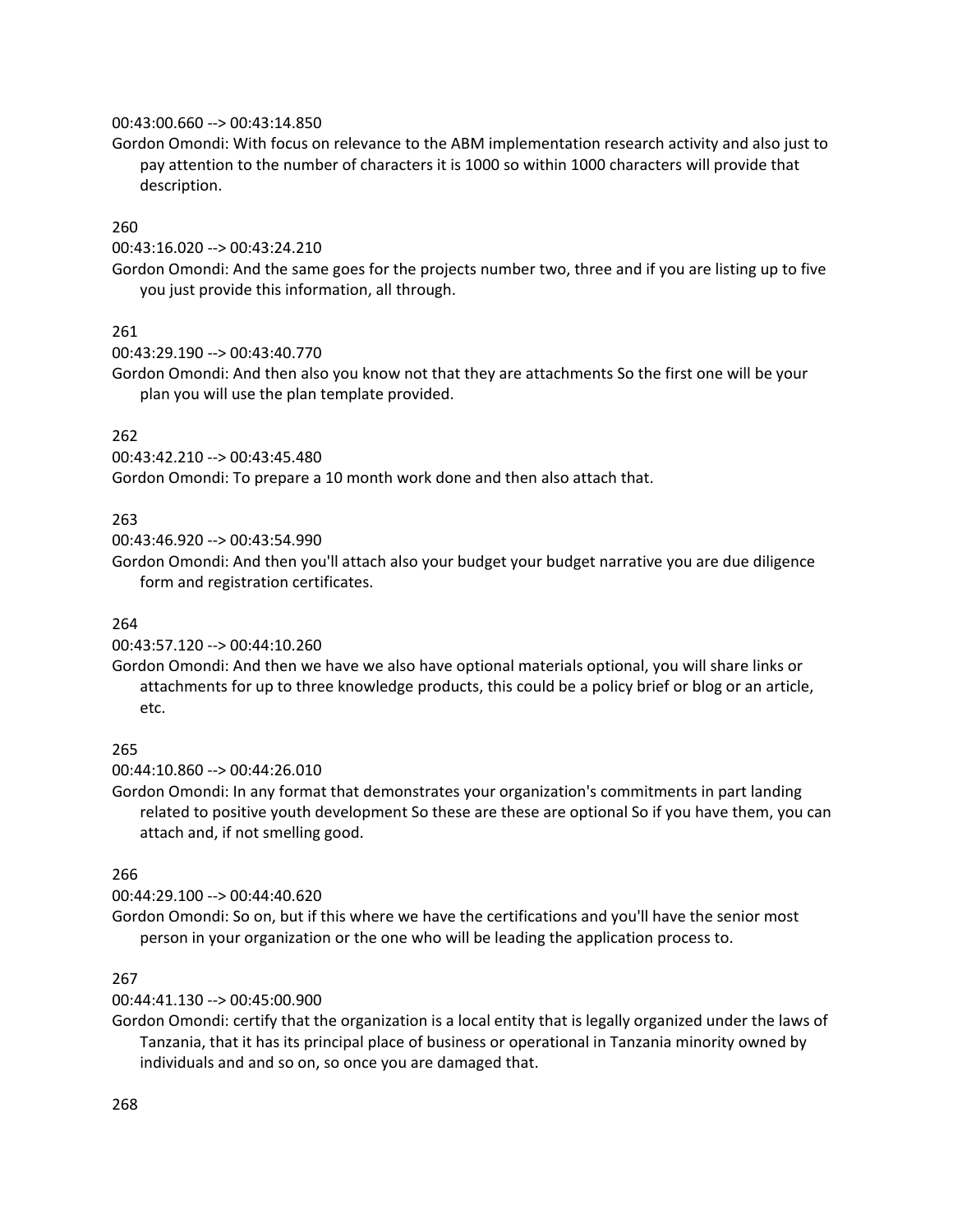#### 00:45:02.370 --> 00:45:17.490

Gordon Omondi: will have an authorized signatory of the applicants organization, so you have the senior most authorized signatory in your organization to certify that the information provided is complete and accurate, to the best of their knowledge.

#### 269

00:45:21.180 --> 00:45:43.260

Gordon Omondi: And they'll have the name title, the name of your organization and the date of submission, then, once you verify that you've captured your information correctly and the application is completed, then you can go ahead to click on this stuff submit form, and this will submit your application.

270 00:45:47.070 --> 00:45:48.570 Gordon Omondi: I can see a hundreds.

#### 271

00:45:50.130 --> 00:45:54.630 Revocatus Sono: Thank you just a small questions for clarification.

## 272

00:45:54.960 --> 00:45:59.220

Revocatus Sono: In a key information or patio highlighting on the beginning of this phone.

273 00:45:59.730 --> 00:46:00.120 Okay.

#### 274

00:46:01.260 --> 00:46:06.480 Revocatus Sono: Concerning the unique identification number that is a signatory.

275 00:46:08.220 --> 00:46:09.330 Revocatus Sono: bottom of it.

#### 276

00:46:10.830 --> 00:46:25.050

Revocatus Sono: Is this not only limited the unique identification number, given the some system and that the US Government, or is this not it's not only limited to our organization, the person who is entitled before.

277 00:46:26.370 --> 00:46:27.930 Revocatus Sono: Making the signatures.

278 00:46:30.600 --> 00:46:38.730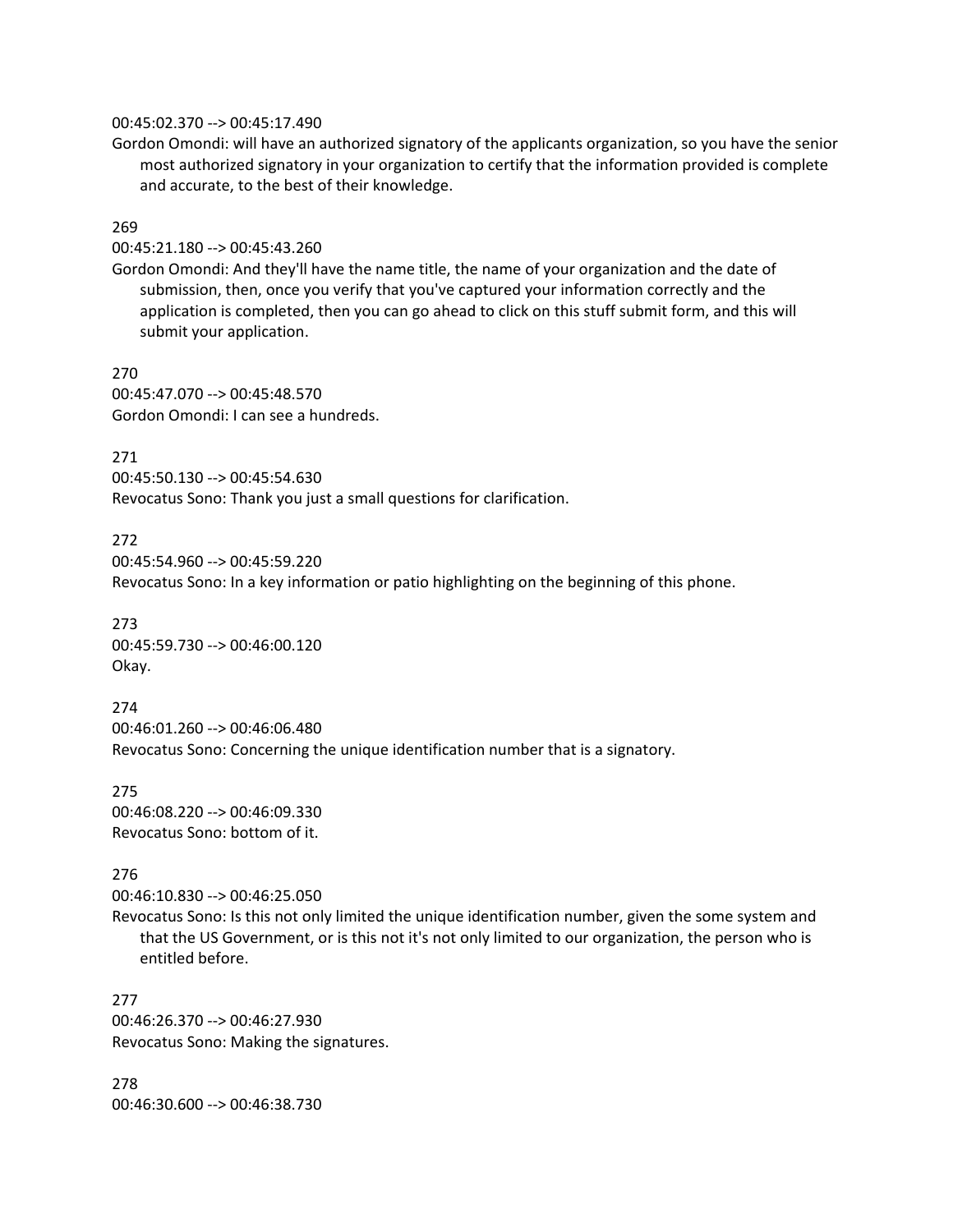Gordon Omondi: Thank, thank you for that question, the information you provide for this person is the one from your organization so even when not.

279

00:46:39.120 --> 00:46:54.330

Gordon Omondi: At the point where also applying for the unique entity ID the person you love you as a signatory, is the simplest one is you'll also have when submitting this application, so it is from your organization, not from.

280 00:46:54.780 --> 00:46:57.240 Revocatus Sono: Any other thing that's really helpful.

281 00:46:57.630 --> 00:46:59.580 Gordon Omondi: Okay, nothing okay.

282 00:47:00.570 --> 00:47:01.740 Gordon Omondi: Any other question.

283 00:47:19.410 --> 00:47:19.950 Gwaliwa Mashaka: No.

284 00:47:21.240 --> 00:47:21.960 Gordon Omondi: Yes, please.

285 00:47:26.850 --> 00:47:28.020 Gwaliwa Mashaka: When I wanted to add.

286 00:47:29.100 --> 00:47:30.270 Gwaliwa Mashaka: That feeling.

287 00:47:34.800 --> 00:47:35.610 Gwaliwa Mashaka: Like listening.

288 00:47:36.780 --> 00:47:43.950 Gwaliwa Mashaka: We have an open a mission is that if you live in isolation, so.

289 00:47:45.300 --> 00:47:49.620 Gwaliwa Mashaka: Thought Oh, he has to be an organization with that.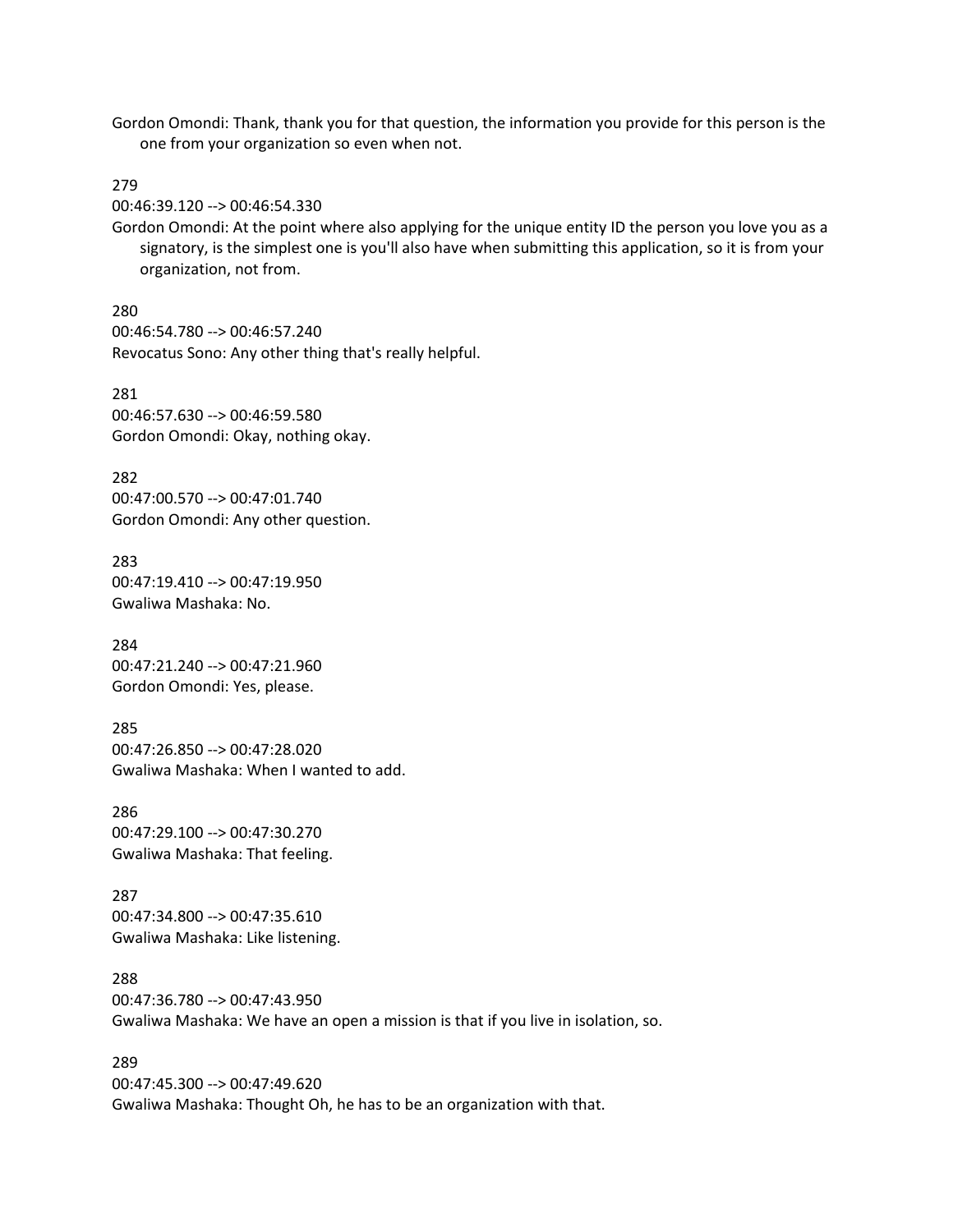290 00:47:53.400 --> 00:47:54.450 i'm sorry a.

291 00:47:56.130 --> 00:47:58.680 Gordon Omondi: Religious is fixed again.

# 292

00:48:00.270 --> 00:48:11.910

Gwaliwa Mashaka: I mean you, you might you might find that there are some people in the organization that has a lot of experience, especially in working in one and when is.

#### 293

00:48:13.320 --> 00:48:18.900 Gwaliwa Mashaka: There, but is an organization, we didn't have.

#### 294

00:48:19.920 --> 00:48:37.980

Gwaliwa Mashaka: We don't have enough experience or on a project that needs done those two regions, but we have people who have been doing some work both divisions, so that is the also apply if you do have some people who have good experience in those regions but notice is an ordinary.

295 00:48:42.330 --> 00:48:42.780 Gordon Omondi: Thank you.

296 00:48:48.450 --> 00:48:49.050 Kayla Caldwell: sure.

297

00:48:50.550 --> 00:48:58.590

Kayla Caldwell: So we've been looking sort of first combined skill set between your different staff members and your organization so.

#### 298

00:48:59.970 --> 00:49:02.250 Kayla Caldwell: In your application we'd want to see that.

299 00:49:03.750 --> 00:49:08.430

Kayla Caldwell: Collectively, you have the capacities around the theme.

300 00:49:10.740 --> 00:49:13.350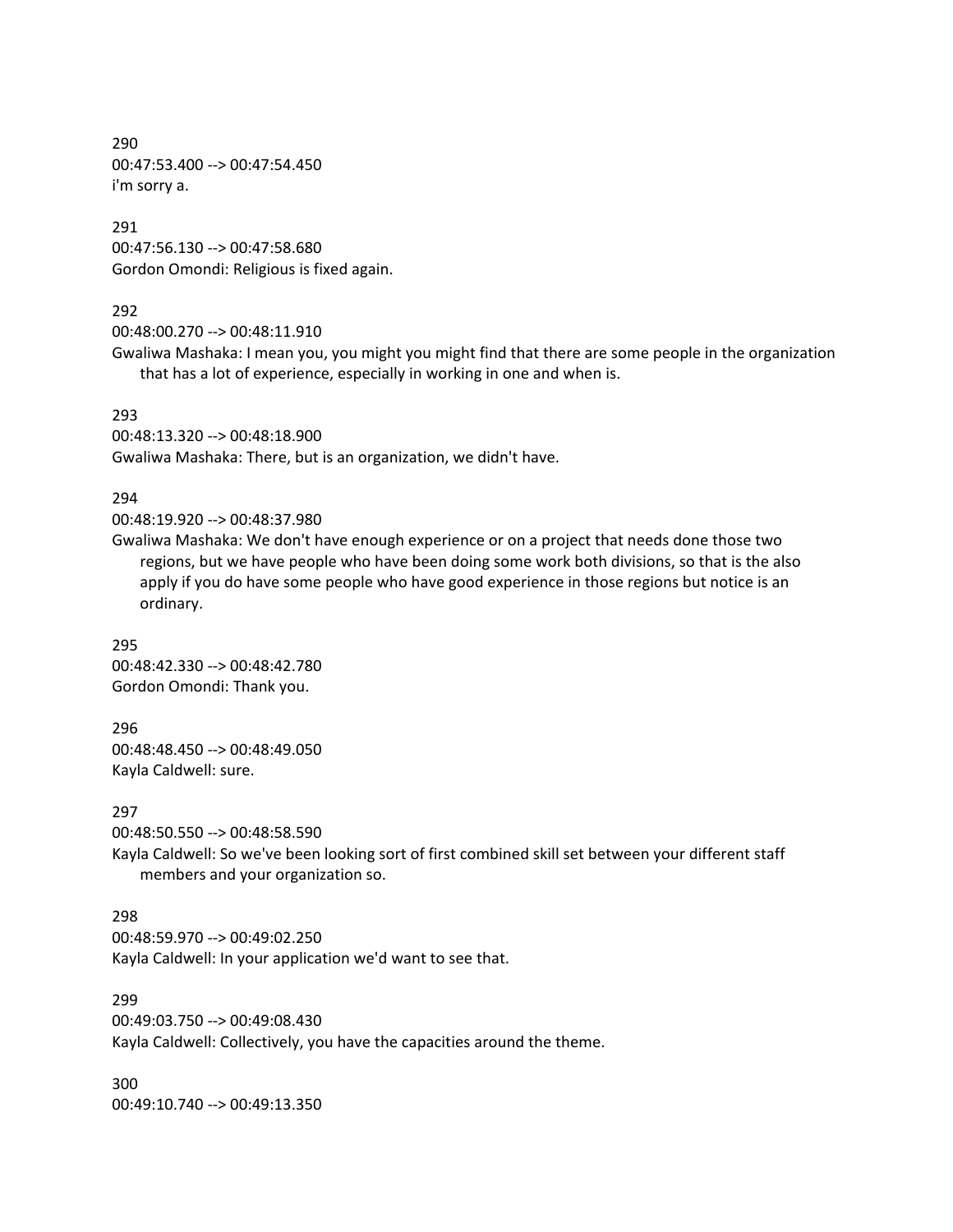Kayla Caldwell: And the the regional experience.

301 00:49:16.320 --> 00:49:17.700 Kayla Caldwell: Does that answer your question.

302 00:49:29.730 --> 00:49:31.650 Gordon Omondi: Thank you in any other question.

303 00:49:32.790 --> 00:49:33.450 Rashid Rashid: I do.

304 00:49:34.140 --> 00:49:35.130 Gordon Omondi: Yes, please proceed.

305 00:49:36.090 --> 00:49:47.070 Rashid Rashid: Are you, you mentioned something about showing that he's an organization is implemented similar project on top of budget or topics for.

306 00:49:47.700 --> 00:49:49.020 Rashid Rashid: The end very committed.

307

00:49:49.200 --> 00:49:58.890 Rashid Rashid: We so does it mean that if you have done, one or two that's an immediate disqualification three is the minimum eligibility criteria.

308 00:50:06.480 --> 00:50:06.960 Gordon Omondi: Gala.

309

00:50:13.380 --> 00:50:20.790 Kayla Caldwell: Sure, so the we'll be looking for projects that are both have a similar size in terms of the funding level.

310

00:50:21.990 --> 00:50:31.800

Kayla Caldwell: And a similar scope in terms of the types of activities and their regions and doctors like that so we'll be looking for both.

311 00:50:32.700 --> 00:50:44.820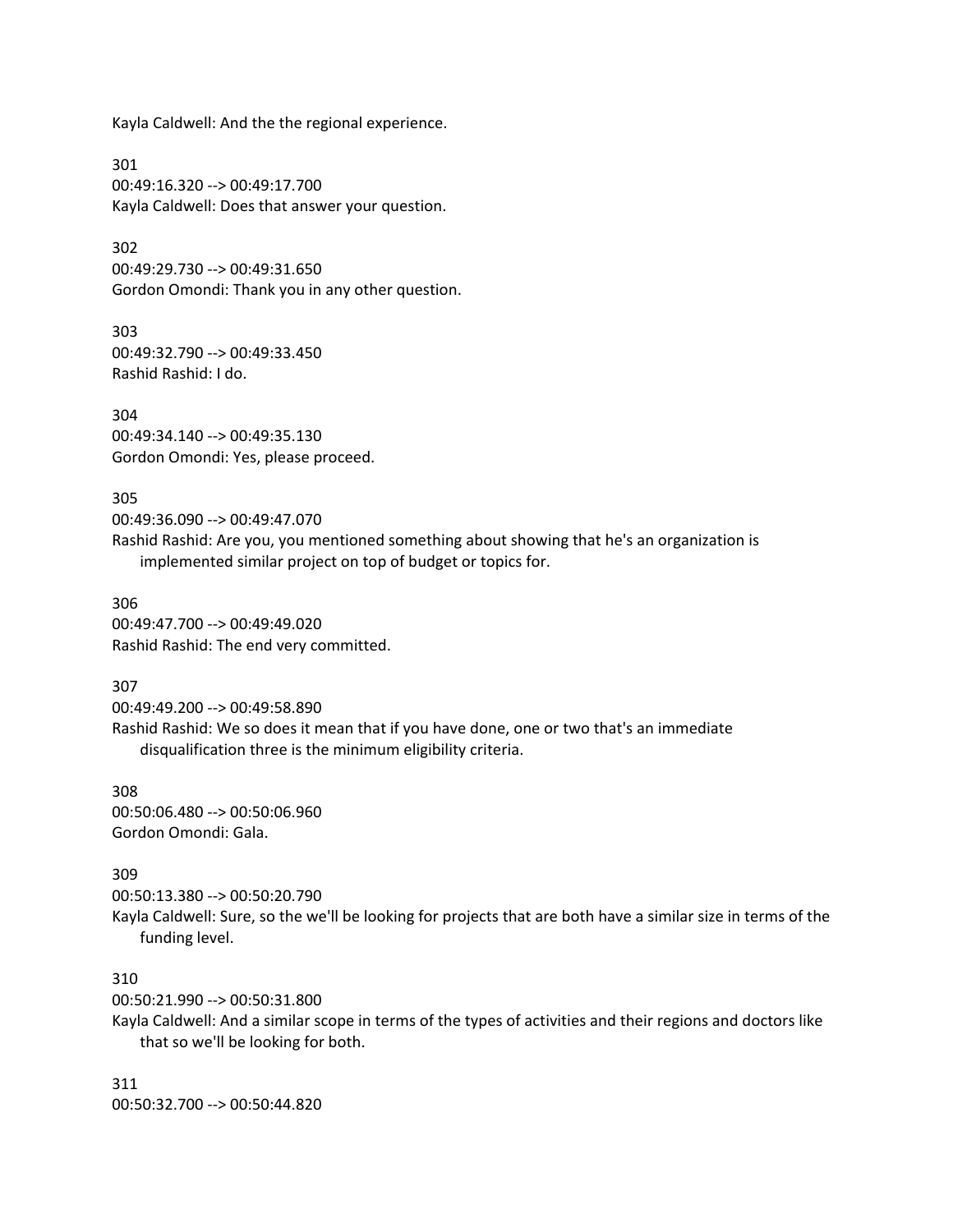Kayla Caldwell: And we're looking for a minimum of three projects and so there's space for three and you could list up to five those can be current projects or recent.

#### 312

00:50:45.570 --> 00:51:01.590

Kayla Caldwell: ones, and so three is the minimum requirement, but you know if you have three projects and some are less relevant and you're still able to list those but as part of the selection process.

#### 313

00:51:02.790 --> 00:51:14.610

Kayla Caldwell: Will just assess you know the relevance of the project and the degree to which they show on your capacity to do this project, and so it is a minimum of three.

#### 314

00:51:15.420 --> 00:51:21.480

Kayla Caldwell: But if you're including ones that are not necessarily have a similar size or scope we would encourage you to highlight.

#### 315

00:51:21.900 --> 00:51:31.470

Kayla Caldwell: You know the relevant aspects of the accomplishments that you've had and the approaches that you use that would show your ability to perform successfully on this project.

#### 316

00:51:42.180 --> 00:51:55.320

Gordon Omondi: hey thank Thank you if there's no other question will proceed and so also just take note of the required attachments and this templates i've also been shared in their website you'll follow to get.

#### 317

00:51:55.950 --> 00:52:12.660

Gordon Omondi: blocks as information about this opportunity and that you include your work plan your budget your budget narrative your due diligence form that is duly field and signed and also your registration certificate.

#### 318

00:52:14.700 --> 00:52:17.760 Gordon Omondi: And so what will be the selection criteria.

#### 319

00:52:18.900 --> 00:52:33.120

Gordon Omondi: So for the criteria we look at the institutional capacity and past performance context and in this case we look at the experience managing projects of similar scope magnitude and complexity.

320 00:52:33.600 --> 00:52:49.230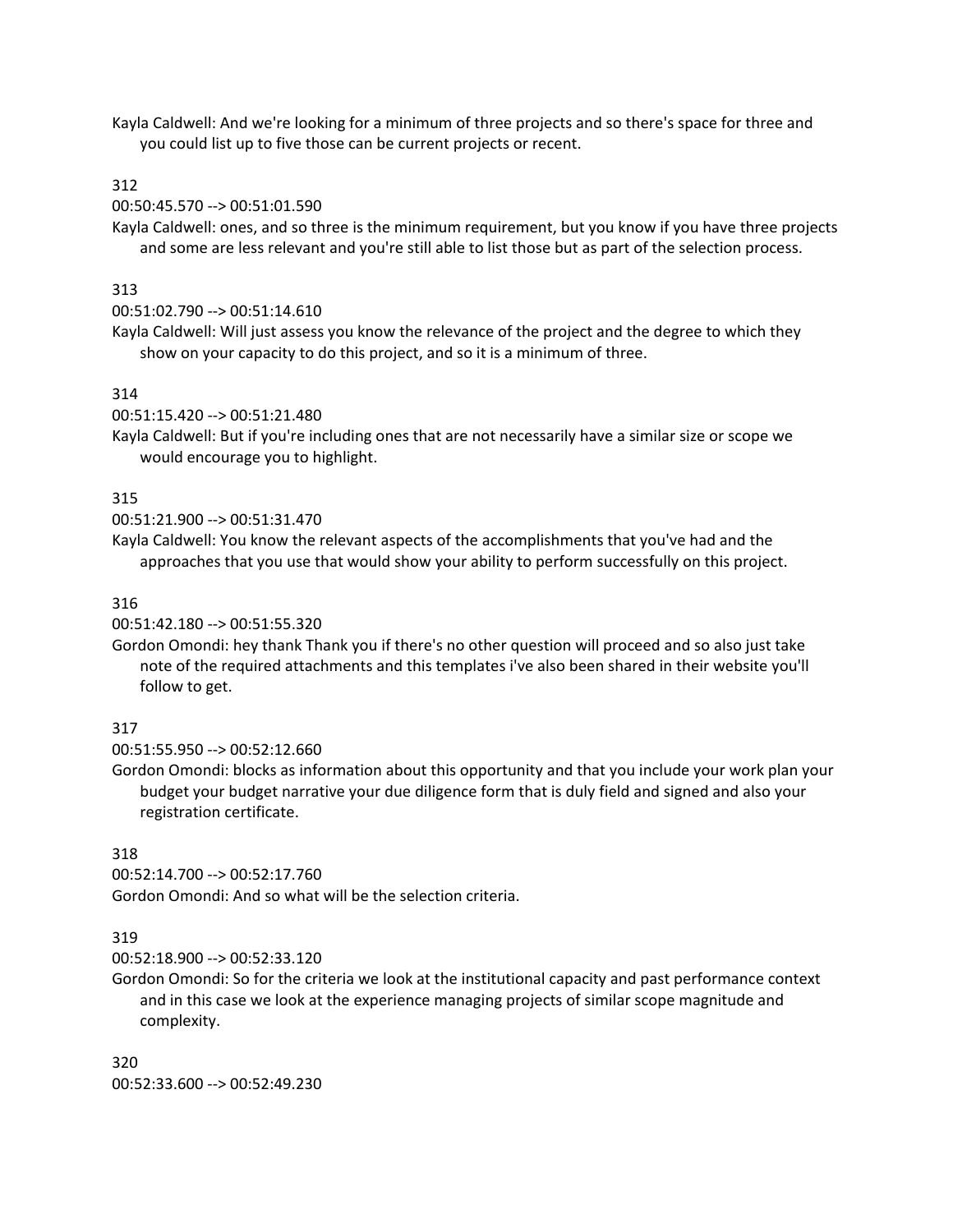Gordon Omondi: We look at expertise in gender curriculum expertise in qualitative quantitative and participatory research methods and effective facilitation approach and this criteria will carry 40% of the scoring.

#### 321

#### 00:52:50.700 --> 00:53:02.040

Gordon Omondi: And then the next lecture will be protection and inclusion in the context, and here we look at experience and understanding of the context in the bear in ones are regions.

# 322

00:53:02.670 --> 00:53:09.390

Gordon Omondi: Is the proposal inclusive of youth and marginalized groups is the proposal and approach responsive to us priorities.

#### 323

00:53:09.750 --> 00:53:20.670

Gordon Omondi: Does the applicant display and understanding of risks and demonstrates of guiding measures to ensure the project as normal hum, and this will carry 20%.

#### 324

00:53:21.540 --> 00:53:27.300

Gordon Omondi: And then the next 30 days will be partnership and collaboration within the context.

#### 325

00:53:27.960 --> 00:53:46.530

Gordon Omondi: So does your organization have established presence in Tanzania existing relationships and approach to coordination, effective and responsive approach for you been Community engagements in ones are in bear regions, and that will also be 20% of the score.

### 326

00:53:48.750 --> 00:54:02.730

Gordon Omondi: And finally look at visibility and this will assess your understanding of the scope of work and propose facilities and timelines and also the realism of the work plan and budget.

#### 327

00:54:04.080 --> 00:54:06.840 Gordon Omondi: and definitely also carry 20 points.

### 328

00:54:15.090 --> 00:54:21.420

Gordon Omondi: Yes, so i'll pause there for now and see if we have any questions.

329 00:54:22.980 --> 00:54:26.340 Gordon Omondi: Like from the start, up to now.

330 00:54:27.810 --> 00:54:28.650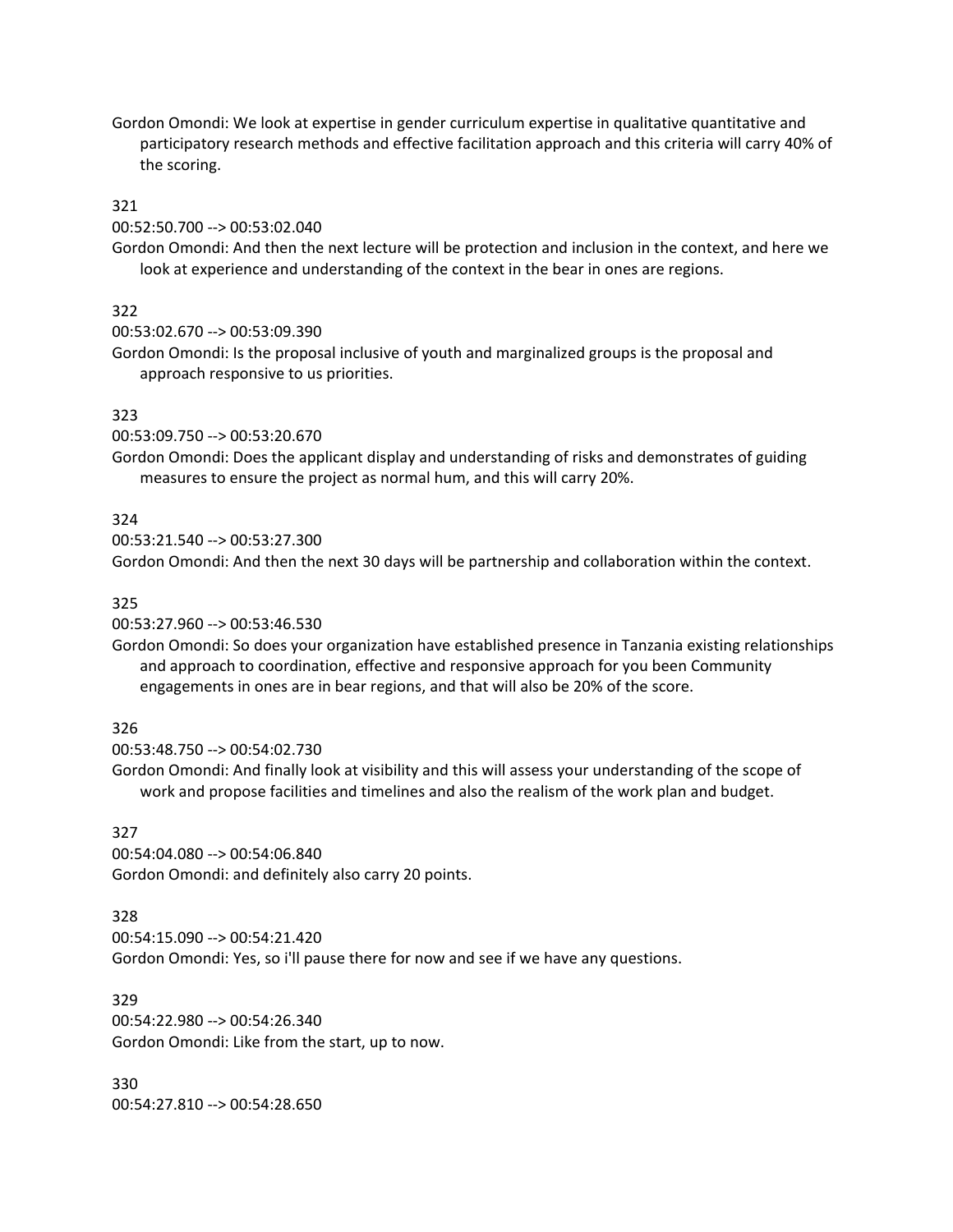Gordon Omondi: Yes or no.

### 331

00:54:30.180 --> 00:54:42.450

Revocatus Sono: Thank you, Monday and kyle and Brian for very well presentation and have like a follow on question I do understand them or knowledge of the.

# 332

00:54:44.040 --> 00:54:45.480 Revocatus Sono: Funding for the.

### 333

00:54:46.560 --> 00:55:03.570

Revocatus Sono: project that will be selected based on the hourly fee, which was released from you guys and that that budget the budget amount available for funding is between 121 30 K, for both and then, once.

## 334

00:55:04.590 --> 00:55:04.950 Revocatus Sono: But.

## 335

00:55:06.240 --> 00:55:15.540

Revocatus Sono: given to that this the medallia to the FAA will it will there be any chances of possibility of negotiating on the budget.

### 336

00:55:16.170 --> 00:55:32.160

Revocatus Sono: given to that you guys you want you expecting selected the project to come up was a Lula have been in the lab and and some of these might be corrected distant located in terms of collecting leads and.

### 337

00:55:33.150 --> 00:55:55.590

Revocatus Sono: you end up using more money in transporting teams and transportation to and from required sites, would there be any chance of extending the budget beyond one is it Okay, which is the current limited, as stipulated into the ality over to you.

### 338

00:55:56.760 --> 00:55:57.150 Revocatus Sono: For.

### 339

00:55:59.160 --> 00:56:08.340

Gordon Omondi: The, thank you for that question, so no it's a good one, so for the fact finding range let you mentioned is between wanting to want it.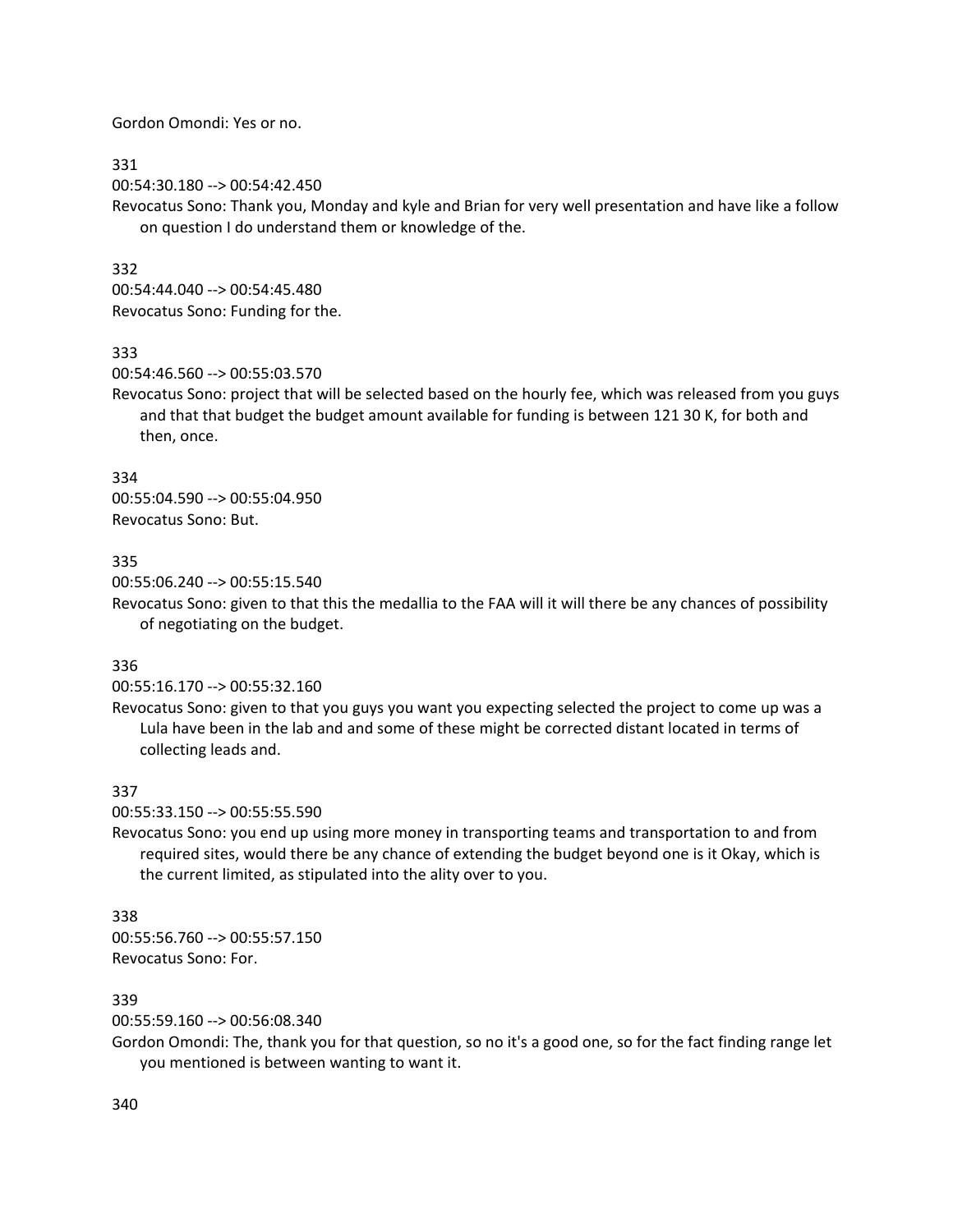#### 00:56:08.670 --> 00:56:13.680

Gordon Omondi: And then coming up with the range they already cost factors that have been considered.

### 341

00:56:14.250 --> 00:56:32.700

Gordon Omondi: That will be that what that is what will guide the project implementation and so based on these cost factors we came up with that funding range, but like we mentioned before, we will have Nichols a negotiation stage we will discuss this cost factors father, but.

## 342

```
00:56:33.750 --> 00:56:40.650
```
Gordon Omondi: Our net killer speak to the question with that can be funded beyond the one Vatican.

## 343

00:56:45.780 --> 00:56:50.850 Kayla Caldwell: Yes, so i'm the 130 K is the maximum ceiling that we have.

### 344

00:56:51.930 --> 00:57:03.870

Kayla Caldwell: allocated and, but we would encourage you to plan and budget for what you think is reasonably comfortable within that budget ceiling.

### 345

00:57:04.680 --> 00:57:15.090

Kayla Caldwell: So if there's components of the activity or the approach that don't seem feasible, then that's something that you could indicate in your application.

### 346

00:57:16.020 --> 00:57:34.770

Kayla Caldwell: And, and so we'll find a way to make the design of the project feasible on you know within the budget parameters, if that makes sense and and that'll be through the process of negotiation budget repin alignment that coordinated.

### 347

00:57:42.870 --> 00:57:47.220

Gordon Omondi: hi so know is does that answer your question or still need more.

### 348

00:57:47.430 --> 00:57:52.860

Revocatus Sono: Yes, but only Thank you very much in kyla for the clarification, it does it really helps.

349 00:57:53.250 --> 00:57:54.270 Gordon Omondi: Again, thank you.

350 00:57:54.510 --> 00:57:55.170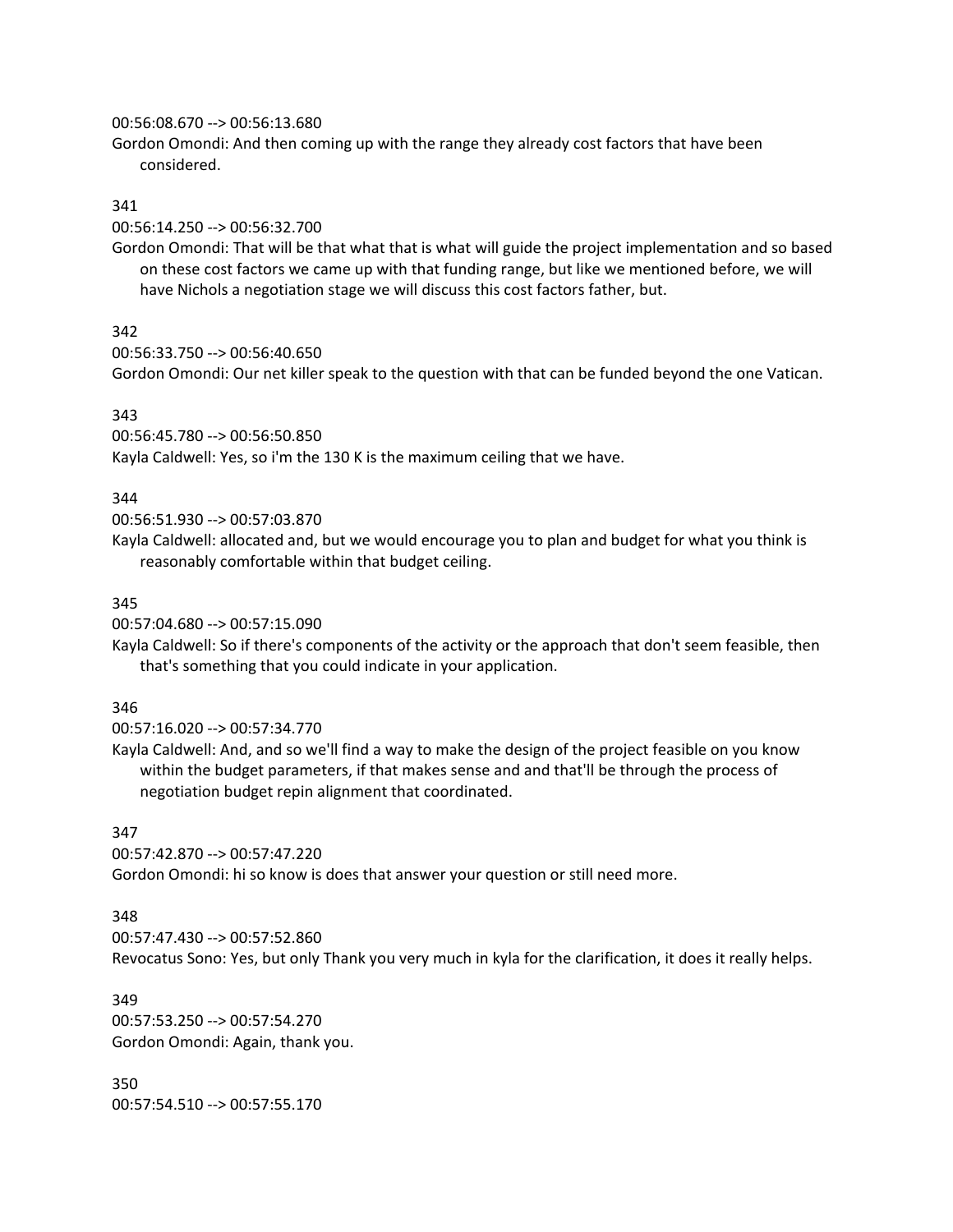Gordon Omondi: Thank you.

351 00:57:56.880 --> 00:57:57.990 Gordon Omondi: Any other question.

### 352

00:58:06.660 --> 00:58:16.680

Gordon Omondi: So you can also still put your questions in the chat and let you mentioned earlier, the questions and answer you've had and you've sent in will be, we will.

353

00:58:16.950 --> 00:58:27.180

Gordon Omondi: We will compile the questions and have answers to those questions, and this will be posted online tomorrow so so just be on the lookout for that.

354

00:58:35.310 --> 00:58:36.480 Gordon Omondi: You have any other question.

## 355

00:58:44.040 --> 00:58:59.430

Gordon Omondi: No Okay, so if we have normal questions at this moment just not you can still send in your questions to that email you're seeing on your screen, that is exactly as i've asked you.

### 356

00:59:00.570 --> 00:59:02.460 Gordon Omondi: guys to send in your questions.

### 357

00:59:04.380 --> 00:59:12.990

Gordon Omondi: And also be sure to submit your application online by 16th May 11 at nine East African time.

### 358

00:59:13.680 --> 00:59:29.220

Gordon Omondi: And also check for the webinar materials that you the materials from today's session will be this presentation and the other relevant materials, together with the questions and answers that will be published online tomorrow may 6.

359 00:59:34.320 --> 00:59:34.770 Revocatus Sono: Thank you.

360 00:59:36.060 --> 00:59:36.360 Gordon Omondi: Okay.